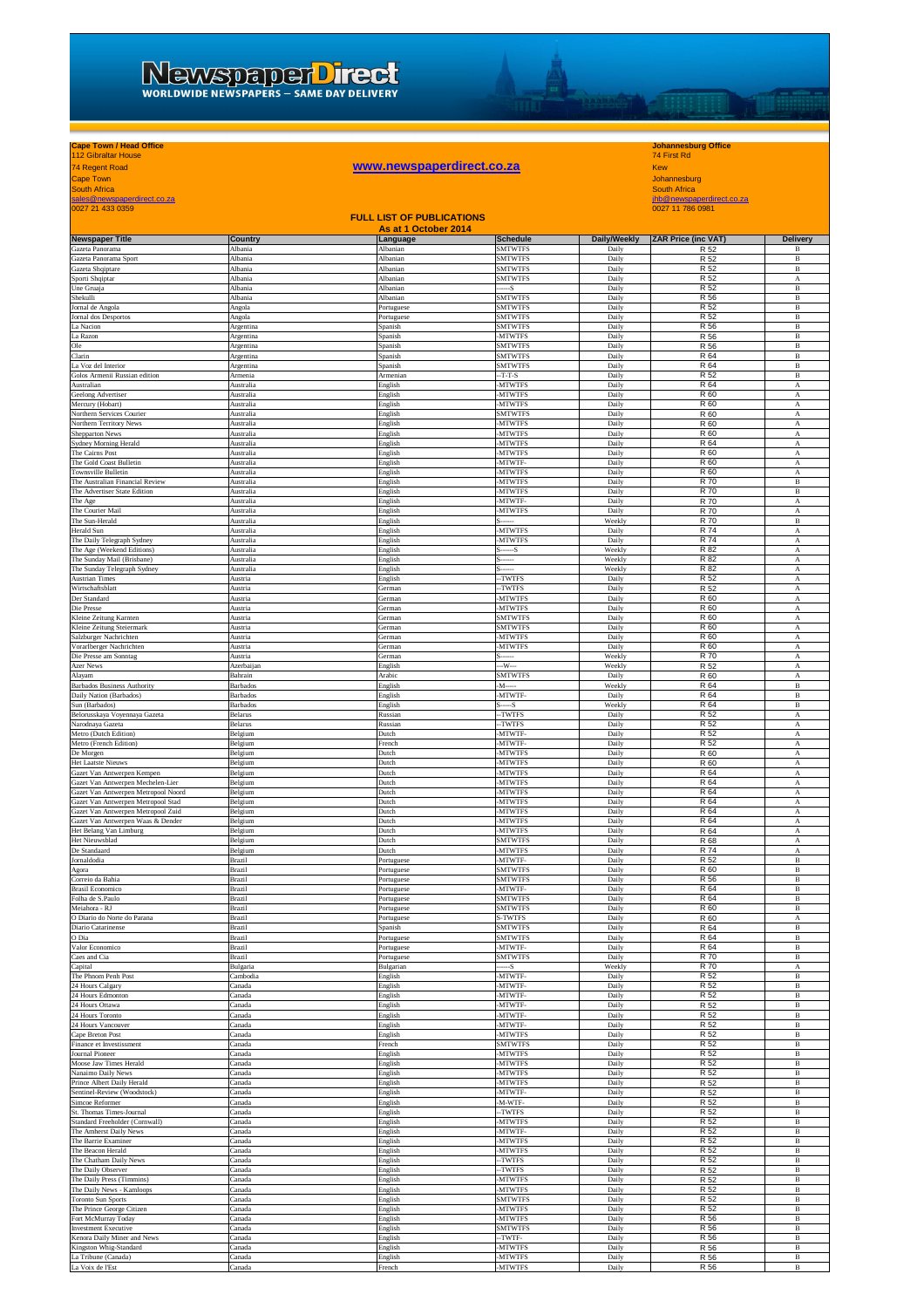# **yohannesburg Office**<br> **WWW.newspaperdirect.co.za**<br>
Xew<br>
Mohannesburg<br>
South Africa<br>
<u>Andre newspaperdirect.co.za</u><br>
Mohannesburg<br>
South Africa<br>
<u>Africa</u><br>
Mohannesburg<br>
South Africa<br>
Mohannesburg<br>
South Africa<br>
Mohannesburg

## **Cape Town / Head Office Johannesburg Office** 112 Gibraltar House 74 First Rd

**THE REAL** 

| Cape Town<br><b>South Africa</b>                               |                                  |                      |                                  |                  | Johannesburg<br><b>South Africa</b> |                              |  |
|----------------------------------------------------------------|----------------------------------|----------------------|----------------------------------|------------------|-------------------------------------|------------------------------|--|
| sales@newspaperdirect.co.za                                    |                                  |                      |                                  |                  | jhb@newspaperdirect.co.za           |                              |  |
| 0027 21 433 0359                                               |                                  |                      |                                  |                  | 0027 11 786 0981                    |                              |  |
|                                                                |                                  | As at 1 October 2014 | <b>FULL LIST OF PUBLICATIONS</b> |                  |                                     |                              |  |
| <b>Newspaper Title</b>                                         | Country                          | Language             | <b>Schedule</b>                  | Daily/Weekly     | ZAR Price (inc VAT)                 | Delivery                     |  |
| National Post (National Edition)<br>North Bay Nugget           | Canada<br>`anada                 | English<br>English   | -MTWTFS<br><b>MTWTFS</b>         | Daily<br>Daily   | R 64<br>R 56                        | B<br>В                       |  |
| Northumberland Today                                           | anada                            | English              | MTWTF                            | Daily            | R 56                                | $\, {\bf B}$                 |  |
| Ottawa Sun<br>The Expositor (Brantford)                        | `anada<br>anada                  | English<br>English   | SMTWTFS<br><b>MTWTFS</b>         | Daily<br>Daily   | R 64<br>R 56                        | B<br>$\, {\bf B}$            |  |
| The Guardian (Charlottetown)                                   | Canada                           | English              | <b>MTWTFS</b>                    | Daily            | R 56                                | $\overline{B}$               |  |
| The Intelligencer (Belleville)                                 | Canada                           | English              | <b>MTWTFS</b><br><b>MTWTFS</b>   | Daily            | R 56<br>R 56                        | $\mathbf{B}$<br>$\, {\bf B}$ |  |
| The News (New Glasgow)<br>The Niagara Falls Review             | Canada<br>Canada                 | English<br>English   | <b>MTWTFS</b>                    | Daily<br>Daily   | R 56                                | $\, {\bf B}$                 |  |
| The Observer (Sarnia)                                          | Canada                           | English              | <b>MTWTFS</b>                    | Daily            | R 56                                | B                            |  |
| The Peterborough Examiner<br>The Recorder & Times (Brockville) | `anada<br>anada                  | English<br>English   | <b>MTWTFS</b><br>-TWTFS          | Daily<br>Daily   | R 56<br>R 56                        | $\, {\bf B}$<br>B            |  |
| The Sault Star                                                 | Canada                           | English              | <b>MTWTFS</b>                    | Daily            | R 56                                | $\, {\bf B}$                 |  |
| The Standard (St. Catharines)<br>The Sudbury Star              | `anada<br>`anada                 | English<br>English   | <b>MTWTFS</b><br><b>MTWTFS</b>   | Daily<br>Daily   | R 56<br>R 56                        | $\, {\bf B}$<br>В            |  |
| The Sun Times (Owen Sound)                                     | `anada                           | English              | <b>MTWTFS</b>                    | Daily            | R 56                                | $\, {\bf B}$                 |  |
| The Tribune (Welland)<br>The Western Star                      | anada<br>Canada                  | English<br>English   | <b>MTWTFS</b><br><b>MTWTFS</b>   | Daily<br>Daily   | R 56<br>R 56                        | B<br>$\, {\bf B}$            |  |
| <b>Truro Daily News</b>                                        | Canada                           | English              | <b>MTWTFS</b>                    | Daily            | R 56                                | $\mathbf{B}$                 |  |
| Windsor Star<br>Winnipeg Sun                                   | Canada<br>Canada                 | English<br>English   | <b>MTWTFS</b><br><b>SMTWTFS</b>  | Daily<br>Daily   | R 56<br>R 56                        | B<br>B                       |  |
| Calgary Herald                                                 | Canada                           | English              | <b>SMTWTFS</b>                   | Daily            | R 60                                | $\, {\bf B}$                 |  |
| Leader-Post, Regina<br><b>Ostlandets Blad</b>                  | `anada<br>`anada                 | English<br>English   | <b>SMTWTFS</b><br><b>MTWTFS</b>  | Daily<br>Daily   | R 60<br>R 60                        | B<br>$\, {\bf B}$            |  |
| The London Free Press                                          | `anada                           | English              | <b>MTWTFS</b>                    | Daily            | R 60                                | $\, {\bf B}$                 |  |
| The StarPhoenix, Saskatoon<br>Toronto Sun                      | Canada<br>`anada                 | English              | <b>MTWTFS</b><br><b>MTWTFS</b>   | Daily<br>Daily   | R 60<br>R 64                        | $\, {\bf B}$<br>B            |  |
| Globe and Mail                                                 | anada                            | English<br>English   | MTWTF                            | Daily            | R 68                                | $\, {\bf B}$                 |  |
| Globe and Mail BC edition                                      | `anada<br>Canada                 | English              | <b>MTWTFS</b><br><b>SMTWTFS</b>  | Daily<br>Daily   | R 68<br>R 64                        | $\, {\bf B}$<br>$\, {\bf B}$ |  |
| Muskoka Magazine<br>The Gazette, Montreal                      | Canada                           | English<br>English   | <b>SMTWTFS</b>                   | Daily            | R 64                                | B                            |  |
| Times-Colonist, Victoria                                       | Canada                           | English              | <b>SMTWTFS</b>                   | Daily            | R 64                                | $\mathbf{B}$                 |  |
| Winnipeg Free Press Print Edition<br>Calgary Sun               | Canada<br>Canada                 | English<br>English   | <b>MTWTFS</b><br><b>SMTWTFS</b>  | Daily<br>Daily   | R 64<br>R 70                        | B<br>$\, {\bf B}$            |  |
| Edmonton Journal                                               | Canada                           | English              | <b>SMTWTFS</b>                   | Daily            | R 70                                | B                            |  |
| Edmonton Sun<br>Globe & Mail Metro                             | `anada<br>`anada                 | English<br>English   | SMTWTFS<br><b>MTWTFS</b>         | Daily<br>Daily   | R 70<br>R 70                        | B<br>$\, {\bf B}$            |  |
| La Presse                                                      | Canada                           | French               | <b>SMTWTFS</b>                   | Daily            | R 70                                | $\, {\bf B}$                 |  |
| Le Droit<br>Le Journal de Quebec                               | `anada<br>`anada                 | French<br>French     | <b>MTWTFS</b><br><b>SMTWTFS</b>  | Daily<br>Daily   | R 70<br>R 70                        | $\, {\bf B}$<br>$\, {\bf B}$ |  |
| e Nouvelliste                                                  | `anada                           | French               | <b>MTWTFS</b>                    | Daily            | R 70                                | $\, {\bf B}$                 |  |
| Le Quotidien<br>Le Soleil                                      | Canada<br>anada                  | French<br>French     | <b>SMTWTFS</b><br><b>SMTWTFS</b> | Daily<br>Daily   | R 70<br>R 70                        | B<br>B                       |  |
| Ottawa Citizen                                                 | Canada                           | English              | <b>SMTWTFS</b>                   | Daily            | R 70                                | $\mathbf{B}$                 |  |
| Sunday Sun (Toronto)                                           | Canada                           | English              | -MTWTF-                          | Weekly           | R 74                                | B                            |  |
| The Province (Vancouver)<br>The Telegram (St. John's)          | Canada<br>Canada                 | English<br>English   | <b>MTWTFS</b>                    | Daily<br>Daily   | R 70<br>R 70                        | В<br>B                       |  |
| Toronto Star                                                   | Canada                           | English              | <b>SMTWTFS</b>                   | Daily            | R 70                                | B                            |  |
| Vancouver Sun<br>Le Journal de Montreal                        | `anada<br>`anada                 | English<br>French    | <b>MTWTFS</b><br><b>SMTWTFS</b>  | Daily<br>Daily   | R 74<br>R 74                        | B<br>$\, {\bf B}$            |  |
| The Sunday Province (Vancouver)                                | Canada                           | English              |                                  | Weekly           | R 82                                | $\, {\bf B}$                 |  |
| La Tercera<br>China Daily Hong Kong                            | Chile<br>China                   | Spanish<br>English   | <b>SMTWTFS</b><br><b>MTWTFS</b>  | Daily<br>Daily   | R 64<br>R 52                        | В<br>А                       |  |
| China Digest                                                   | China                            | Chinese              | $-T-T-S$                         | Daily            | R 60                                | B                            |  |
| Global Times - Weekend<br><b>Global Times</b>                  | China<br>China                   | English<br>English   | --S<br><b>MTWTF</b>              | Weekly<br>Daily  | R 52<br>R 56                        | А<br>А                       |  |
| Shanghai Daily                                                 | China                            | English              | <b>MTWTFS</b>                    | Daily            | R 60                                | B                            |  |
| South China Morning Post<br>The Time Weekly                    | China<br>China                   | English<br>Chinese   | <b>SMTWTFS</b><br>T              | Daily<br>Weekly  | R 64<br>R 60                        | А<br>А                       |  |
| El Colombiano                                                  | Colombia                         | Spanish              | <b>SMTWTFS</b>                   | Daily            | R 64                                | $\, {\bf B}$                 |  |
| <b>Croatian Times</b><br>Poslovni Dnevnik                      | Croatia                          | English              | -TWTFS<br><b>MTWTF</b>           | Daily<br>Daily   | R 52<br>R 52                        | A                            |  |
| Vecernji List                                                  | roatia<br>Croatia                | Croatian<br>Croatian | <b>SMTWTFS</b>                   | Daily            | R 60                                | А<br>$\boldsymbol{A}$        |  |
| 24 Sata                                                        | Croatia                          | Croatian             | <b>SMTWTFS</b>                   | Daily            | R 68                                | А                            |  |
| Financial Mirror (Cyprus)<br>Politis (Cyprus)                  | yprus<br>Cyprus                  | English<br>Greek     | --W--<br><b>SMTWTFS</b>          | Weekly<br>Daily  | R 52<br>R 60                        | А<br>А                       |  |
| <b>DNES</b>                                                    | Czech Republic                   | Czech                | <b>MTWTFS</b>                    | Daily            | R 60                                | А                            |  |
| Rytmus Zivota<br>The Prague Post Print Edition                 | Czech Republic<br>Czech Republic | Czech<br>English     | $S$ -------<br>$-W-$             | Weekly<br>Weekly | R 60<br>R 60                        | в<br>$_{\rm A}$              |  |
| Politiken                                                      | Denmark                          | Danish               | <b>SMTWTFS</b>                   | Daily            | R 52                                | А                            |  |
| Arhus Stiftstidende<br><b>Borsen Dagblad</b>                   | Denmark<br>Denmark               | Danish<br>Danish     | <b>SMTWTFS</b><br>MTWT-          | Daily<br>Daily   | R 60<br>R 64                        | А<br>А                       |  |
| BT                                                             | Denmark                          | Danish               | <b>SMTWTFS</b>                   | Daily            | R 64                                | А                            |  |
| Ekstra Bladet<br>Berlingske Tidende                            | Denmark<br>Denmark               | Danish<br>Danish     | <b>SMTWTFS</b><br><b>SMTWTFS</b> | Daily<br>Daily   | R 68<br>R 70                        | А<br>A                       |  |
| Jyllands-Posten                                                | Denmark                          | Danish               | <b>MTWTFS</b>                    | Daily            | R 70                                | А                            |  |
| Nordjyske Stiftstidende<br><b>Borsen Dagblad Weekend</b>       | Denmark<br>Denmark               | Danish<br>Danish     | <b>SMTWTFS</b><br>F-             | Daily<br>Weekly  | R 74<br>R 82                        | A<br>А                       |  |
| Jyllands-Posten Sunday                                         | Denmark                          | Danish               |                                  | Weekly           | R 82                                | А                            |  |
| El Caribe<br>Hoy                                               | Dominican Republic<br>Ecuador    | Spanish<br>Spanish   | <b>MTWTFS</b><br><b>SMTWTFS</b>  | Daily<br>Daily   | R 60<br>R 60                        | А<br>$\, {\bf B}$            |  |
| Ahram Massay                                                   | Egypt                            | Arabic               | <b>SMTWTFS</b>                   | Daily            | R 52                                | $_{\rm A}$                   |  |
| Al Ahram<br>Al Masry Al Youm                                   | Egypt                            | Arabic<br>Arabic     | <b>SMTWTFS</b><br><b>SMTWTFS</b> | Daily<br>Daily   | R 52<br>R 52                        | А<br>А                       |  |
| Tahrir                                                         | Egypt<br>Egypt                   | Arabic               | <b>SMTWTFS</b>                   | Daily            | R 52                                | A                            |  |
| Al Ahram Weekly                                                | Egypt                            | English              | $-T-$                            | Daily            | R 52                                | А                            |  |
| Shorouk<br>Al Ahram Hebdo                                      | eypt<br>Egypt                    | Arabic<br>French     | SMTWTFS<br>--W---                | Daily<br>Weekly  | R 52<br>R 60                        | A<br>$\, {\bf B}$            |  |
| El Grafico                                                     | El Salvador                      | Spanish              | <b>SMTWTFS</b>                   | Daily            | R 64                                | В                            |  |
| La Prensa Grafica<br><b>Ohtuleht Print Edition</b>             | El Salvador<br>Estonia           | Spanish<br>Estonian  | <b>SMTWTFS</b><br><b>MTWTFS</b>  | Daily<br>Daily   | R 74<br>R 64                        | $\, {\bf B}$<br>А            |  |
| Borgabladet                                                    | Finland                          | Swedish              | -TWTFS                           | Daily            | R 52                                | А                            |  |
| <b>Osterbottens Tidning</b><br>Vasabladet                      | Finland<br>Finland               | Swedish<br>Swedish   | <b>SMTWTFS</b><br><b>SMTWTFS</b> | Daily<br>Daily   | R 52<br>R 52                        | A<br>$_{\rm A}$              |  |
| Vastra Nyland                                                  | Finland                          | Swedish              | S-TWTFS                          | Daily            | R 52                                | А                            |  |
| Pohjolan Sanomat<br>Satakunnan Kansa                           | Finland<br>Finland               | Finnish<br>Finnish   | <b>SMTWTFS</b><br><b>SMTWTFS</b> | Daily<br>Daily   | R 52<br>R 52                        | А<br>А                       |  |
| <b>Helsingin Sanomat NYT</b>                                   | Finland                          | Finnish              | F.                               | Weekly           | R 64                                | A                            |  |
| <b>Helsingin Sanomat</b>                                       | inland                           | Finnish              | <b>SMTWTFS</b>                   | Daily            | R 64                                | A                            |  |
| Helsingin Sanomat Kuukausiliite<br>Hufvudstadsbladet           | Finland<br>Finland               | Finnish<br>Swedish   | $-S$<br><b>SMTWTFS</b>           | Weekly<br>Daily  | R 64<br>R 60                        | A<br>А                       |  |
| Ilta Sanomat                                                   | Finland                          | Finnish              | <b>MTWTFS</b>                    | Daily            | R 60                                | А                            |  |
| .'Equipe<br>Journal Du Dimanche                                | France<br>France                 | French<br>French     | <b>SMTWTFS</b>                   | Daily<br>Weekly  | R 52<br>R 60                        | А<br>А                       |  |
| Aujourd'hui en France                                          | France                           | French               | <b>SMTWTFS</b>                   | Daily            | R 60                                | А                            |  |
| La Tribune<br>Les Echos                                        | France<br>France                 | French<br>French     | <b>MTWTFS</b><br>MTWTF-          | Daily<br>Daily   | R 60<br>R 64                        | А<br>А                       |  |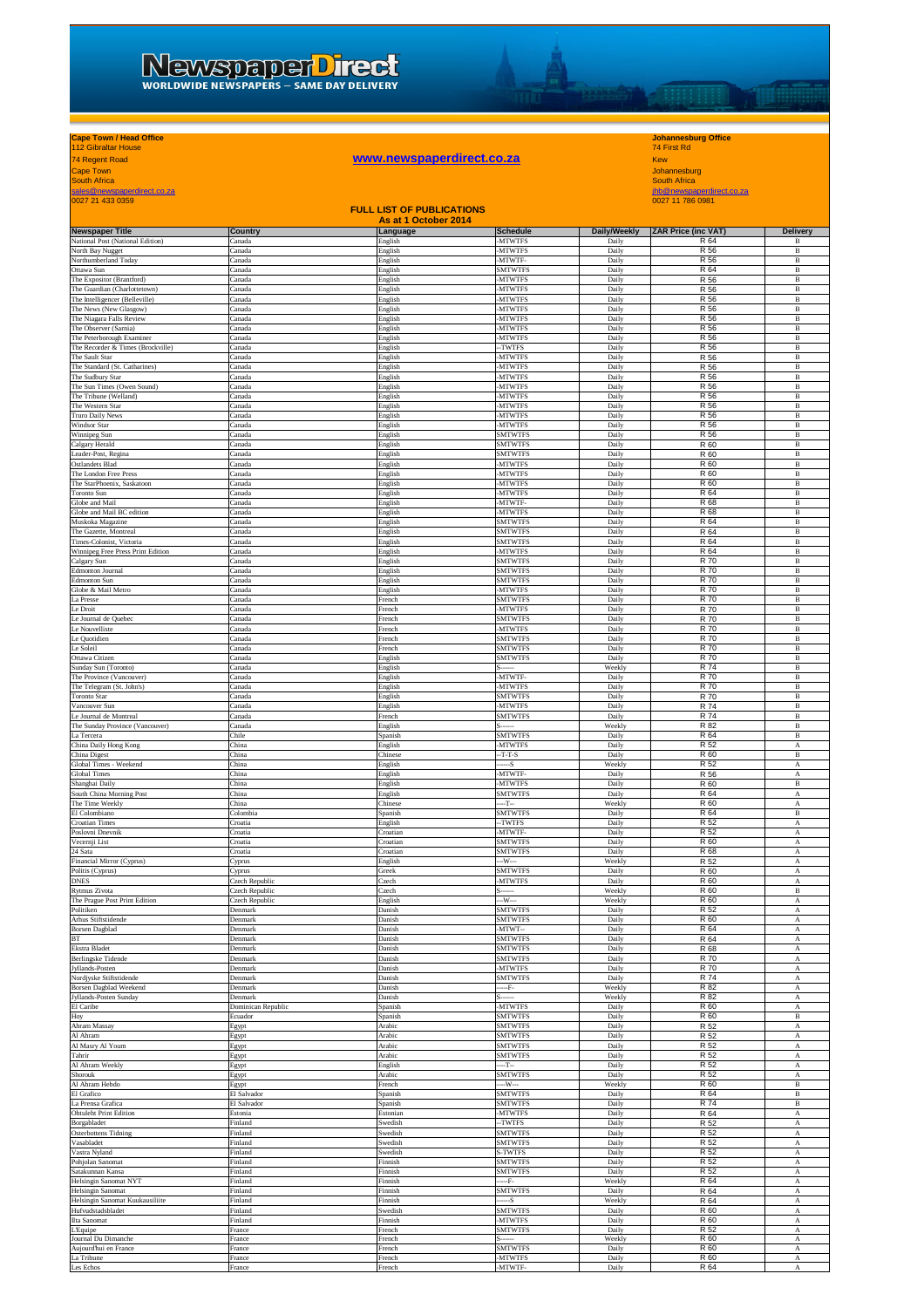## NEWSDEDET DITECT

# **yohannesburg Office**<br> **WWW.newspaperdirect.co.za**<br>
Xew<br>
Mohannesburg<br>
South Africa<br>
<u>Andre newspaperdirect.co.za</u><br>
Mohannesburg<br>
South Africa<br>
<u>Africa</u><br>
Mohannesburg<br>
South Africa<br>
Mohannesburg<br>
South Africa<br>
Mohannesburg

## **Cape Town / Head Office Johannesburg Office** 112 Gibraltar House 74 First Rd

TOOM

| <b>Cape Town</b><br><b>South Africa</b>                                      |                           |                                  |                                  |                 | Johannesburg<br><b>South Africa</b> |                                           |  |
|------------------------------------------------------------------------------|---------------------------|----------------------------------|----------------------------------|-----------------|-------------------------------------|-------------------------------------------|--|
| sales@newspaperdirect.co.za                                                  |                           |                                  |                                  |                 | jhb@newspaperdirect.co.za           |                                           |  |
| 0027 21 433 0359                                                             |                           | <b>FULL LIST OF PUBLICATIONS</b> |                                  |                 | 0027 11 786 0981                    |                                           |  |
| <b>Newspaper Title</b>                                                       | Country                   | As at 1 October 2014<br>Language | <b>Schedule</b>                  | Daily/Weekly    | <b>ZAR Price (inc VAT)</b>          | Delivery                                  |  |
| Le Figaro                                                                    | France                    | French                           | -MTWTFS                          | Daily           | R 64                                | А                                         |  |
| Le Monde<br>Abendzeitung Muenchen                                            | France<br>Germany         | French<br><b>German</b>          | S-TWTFS<br><b>MTWTFS</b>         | Daily<br>Daily  | R 64<br>R 52                        | А<br>А                                    |  |
| Vilshofener Anzeiger                                                         | Germany                   | <b>German</b>                    | <b>MTWTFS</b>                    | Daily           | R 52                                | А                                         |  |
| Erlanger Nachrichten<br>Landauer Neue Presse                                 | Germany<br>Germany        | German<br>German                 | <b>MTWTFS</b><br><b>MTWTFS</b>   | Daily<br>Daily  | R 52<br>R 52                        | А<br>А                                    |  |
| Nordbayerische Zeitung Furth                                                 | Germany                   | German                           | -MTWTFS                          | Daily           | R 52                                | А                                         |  |
| Alt-Neuottinger Anzeiger<br><b>Burghauser Anzeiger</b>                       | Germany<br>Germany        | German<br>German                 | -MTWTFS<br>-MTWTFS               | Daily<br>Daily  | R 56<br>R 56                        | А<br>А                                    |  |
| Fuerther Nachrichten                                                         | Germany                   | German                           | -MTWTFS                          | Daily           | R 56                                | А                                         |  |
| Hamburger Morgenpost<br>Neumarkter Nachrichten                               | Germany<br>Germany        | German<br>German                 | -MTWTFS<br><b>MTWTFS</b>         | Daily<br>Daily  | R 56<br>R 56                        | $\boldsymbol{\mathrm{A}}$<br>$_{\rm A}$   |  |
| Nordbayerische Nachrichten Forchheim<br>Nuernberger Nachrichten              | Germany                   | German                           | -MTWTFS                          | Daily           | R 56<br>R 56                        | А                                         |  |
| Nuernberger Zeitung                                                          | Germany<br>Germany        | German<br>German                 | -MTWTFS<br>-MTWTFS               | Daily<br>Daily  | R 56                                | А<br>А                                    |  |
| Rheinische Post<br>Schwabacher Tagblatt                                      | Germany<br><b>Germany</b> | <b>German</b><br>German          | <b>MTWTFS</b><br><b>MTWTFS</b>   | Daily<br>Daily  | R 64<br>R 56                        | А<br>$\mathbf{A}$                         |  |
| Westfalen-Blatt                                                              | <b>Germany</b>            | German                           | <b>MTWTFS</b>                    | Daily           | R 56                                | $\, {\bf B}$                              |  |
| Deggendorfer Zeitung<br>Der Bayerwald-Bote                                   | Germany<br>Germany        | German<br>German                 | -MTWTFS<br>-MTWTFS               | Daily<br>Daily  | R 60<br>R 60                        | А<br>A                                    |  |
| Der Tagesspiegel                                                             | Germany                   | German                           | <b>SMTWTFS</b>                   | Daily           | R 64                                | $_{\rm A}$                                |  |
| Financial Times Deutschland<br>Frankenberger Allgemeine                      | Germany<br>Germany        | German<br>German                 | -MTWTF-<br><b>SMTWTFS</b>        | Daily<br>Daily  | R 64<br>R 60                        | А<br>$\, {\bf B}$                         |  |
| Frankfurter Allgemeine Zeitung                                               | Germany                   | German                           | -MTWTFS                          | Daily           | R 64                                | $\boldsymbol{\mathrm{A}}$                 |  |
| Fritzlar-Homberger Allgemeine<br>Grafenauer Anzeiger                         | Germany<br>Germany        | German<br>German                 | -MTWTFS<br>-MTWTFS               | Daily<br>Daily  | R 60<br>R 60                        | $\, {\bf B}$<br>А                         |  |
| Handelsblatt                                                                 | Germany                   | German                           | -MTWTF                           | Daily           | R 64                                | А                                         |  |
| Hessische Allgemeine (Kassel-Mitte/Nord/Ost/Sued)<br>Hofgeismarer Allgemeine | Germany<br>Germany        | <b>German</b><br><b>German</b>   | <b>MTWTFS</b><br><b>MTWTFS</b>   | Daily<br>Daily  | R 60<br>R 60                        | $_{\rm A}$<br>А                           |  |
| Kicker Magazine                                                              | Germany                   | German                           | $-M-T-$                          | Weekly          | R 64                                | $\boldsymbol{\rm A}$                      |  |
| Melsunger Allgemeine<br>Muendener Allgemeine                                 | Germany<br>Germany        | <b>German</b><br>German          | <b>MTWTFS</b><br>-MTWTFS         | Daily<br>Daily  | R 60<br>R 60                        | А<br>$_{\rm A}$                           |  |
| Northeimer Neueste Nachrichten                                               | Germany                   | German                           | -MTWTFS                          | Daily           | R 60                                | А                                         |  |
| Osterhofener Zeitung<br><b>Plattlinger Zeitung</b>                           | Germany<br>Germany        | German<br>German                 | -MTWTFS<br>-MTWTFS               | Daily<br>Daily  | R 60<br>R 60                        | А<br>A                                    |  |
| Rotenburg-Bebraer Allgemeine                                                 | Germany                   | German                           | <b>MTWTFS</b>                    | Daily           | R 60                                | А                                         |  |
| Rottaler Anzeiger<br>Schwaelmer Allgemeine                                   | Germany<br>Germany        | <b>German</b><br>German          | <b>MTWTFS</b><br>-MTWTFS         | Daily<br>Daily  | R 60<br>R 60                        | A<br>А                                    |  |
| Sollinger Allgemeine                                                         | Germany                   | German                           | -MTWTFS                          | Daily           | R 60                                | А                                         |  |
| Sueddeutsche Zeitung Deutschland-Ausgabe<br>Viechtacher Bayerwald Bote       | Germany<br>Germany        | <b>German</b><br><b>German</b>   | <b>MTWTFS</b><br><b>MTWTFS</b>   | Daily<br>Daily  | R 64<br>R 60                        | А<br>А                                    |  |
| Waldeckische Allgemeine                                                      | <b>Germany</b>            | German                           | <b>SMTWTFS</b>                   | Daily           | R 60                                | $\mathbf{A}$                              |  |
| Witzenhaeuser Allgemeine<br>Wolfhager Allgemeine                             | Germany<br>Germany        | German<br>German                 | <b>MTWTFS</b><br>-MTWTFS         | Daily<br>Daily  | R 60<br>R 60                        | А<br>А                                    |  |
| Sueddeutsche Zeitung Stadt-Ausgabe                                           | Germany                   | German                           | -MTWTFS                          | Daily           | R 64                                | A                                         |  |
| Kathimerini English Edition<br>Naftemporiki                                  | Greece<br>Greece          | English<br>Greek                 | -MTWTFS<br><b>SMTWTF:</b>        | Daily<br>Daily  | R 56<br>R 56                        | А<br>A                                    |  |
| Kerdos<br>Kathimerini                                                        | Greece<br>Greece          | Greek<br>Greek                   | S-TWTFS<br>S-TWTFS               | Daily<br>Daily  | R 60                                | $\mathbf{A}$<br>$\boldsymbol{\mathrm{A}}$ |  |
| Al Dia                                                                       | Guatemala                 | Spanish                          | <b>SMTWTFS</b>                   | Daily           | R 64<br>R 56                        | $\, {\bf B}$                              |  |
| Siglo Veintiuno<br>Stabroek News                                             | Guatemala                 | Spanish                          | SMTWTFS<br>-MTWTFS               | Daily<br>Daily  | R 56<br>R 60                        | В<br>B                                    |  |
| Stabroek News Sunday                                                         | Guyana<br>Guyana          | English<br>English               |                                  | Weekly          | R 74                                | $\, {\bf B}$                              |  |
| Haiti Liberte<br>Bajai Naplo                                                 | Haiti<br>Hungary          | French<br>Hungarian              | -W---<br><b>MTWTFS</b>           | Weekly<br>Daily | R 56<br>R 52                        | $\, {\bf B}$<br>$\boldsymbol{\mathrm{A}}$ |  |
| Bekes Megyei Hirlap                                                          | Hungary                   | Hungarian                        | <b>MTWTFS</b>                    | Daily           | R 52                                | А                                         |  |
| Dunantuli Naplo<br>Dunaujvarosi Hirlap                                       | Hungary<br>Hungary        | Hungarian<br>Hungarian           | <b>MTWTFS</b><br>-MTWTFS         | Daily<br>Daily  | R 52<br>R 52                        | А<br>$_{\rm A}$                           |  |
| Eszak-Magyarorszag                                                           | Hungary                   | Hungarian                        | -MTWTFS                          | Daily           | R 52                                | А                                         |  |
| Fejer Megyei Hirlap<br>Hajdu-Bihari Naplo                                    | Hungary<br>Hungary        | Hungarian<br>Hungarian           | <b>MTWTFS</b><br><b>MTWTFS</b>   | Daily<br>Daily  | R 52<br>R 52                        | А<br>$_{\rm A}$                           |  |
| Heves Megyei Hirlap                                                          | Hungary                   | Hungariar                        | <b>MTWTFS</b>                    | Daily           | R 52                                | $_{\rm A}$                                |  |
| Kelet Magyarorszag<br>Neplap                                                 | Hungary<br>Hungary        | Hungarian<br>Hungarian           | -MTWTFS<br>-MTWTFS               | Daily<br>Daily  | R 52<br>R 52                        | $_{\rm A}$<br>А                           |  |
| Somogyi Hirlap                                                               | Hungary                   | Hungarian                        | -MTWTFS                          | Daily           | R 52                                | A                                         |  |
| Tolnai Nepujsag<br>Veszpremi Naplo                                           | Hungary<br>Hungary        | Hungarian<br>Hungarian           | <b>MTWTFS</b><br><b>MTWTFS</b>   | Daily<br>Daily  | R 52<br>R 52                        | А<br>А                                    |  |
| Vilaggazdasag                                                                | Hungary                   | Hungarian                        | -MTWTF-                          | Daily           | R 52                                | А                                         |  |
| Napi Gazdasag<br>Vas Nepe                                                    | Hungary<br>Hungary        | Hungarian<br>Hungarian           | -MTWTF-<br>-MTWTFS               | Daily<br>Daily  | R 52<br>R 56                        | А<br>A                                    |  |
| Zalai Hirlap                                                                 | Hungary                   | Hungarian                        | -MTWTFS                          | Daily           | R 56                                | А                                         |  |
| Frettabladid Print Edition<br>Dainik Bhaskar                                 | celand<br>India           | Icelandic<br>Hindi               | -MTWTFS<br><b>SMTWTFS</b>        | Daily<br>Daily  | R 64<br>R 52                        | А<br>$\boldsymbol{\mathrm{A}}$            |  |
| Dinamalar                                                                    | India                     | <b>Tamil</b>                     | <b>SMTWTFS</b><br><b>SMTWTFS</b> | Daily           | R 52<br>R 52                        | $\mathbf A$                               |  |
| Dinamani<br>DNA (Bangalore)                                                  | India<br>India            | Tamil<br>English                 | <b>SMTWTFS</b>                   | Daily<br>Daily  | R 52                                | А<br>A                                    |  |
| General<br>Hindustan                                                         | India<br>India            | Malayalam<br>Hindi               | -MTWTFS<br><b>SMTWTFS</b>        | Daily<br>Daily  | R 52<br>R 52                        | В<br>А                                    |  |
| HT Cafe                                                                      | India                     | English                          | <b>MTWTFS</b>                    | Daily           | R 52                                | $\, {\bf B}$                              |  |
| HT City<br>Kannada Prabha                                                    | India<br>India            | English<br>Kannada               | <b>MTWTFS</b><br><b>SMTWTFS</b>  | Daily<br>Daily  | R 52<br>R 52                        | $\, {\bf B}$<br>А                         |  |
| Malayala Manorama                                                            | India                     | Malayalam                        | -MTWTFS                          | Daily           | R 52                                | A                                         |  |
| Prahaar<br>The Asian Age                                                     | India<br>India            | Marathi<br>English               | <b>SMTWTFS</b><br><b>SMTWTFS</b> | Daily<br>Daily  | R 52<br>R 52                        | В<br>А                                    |  |
| The Hindu                                                                    | India                     | English                          | <b>SMTWTFS</b>                   | Daily           | R 52                                | А                                         |  |
| The New Indian Express<br>The Times of India (Mumbai Edition)                | India<br>India            | English<br>English               | <b>MTWTFS</b><br><b>SMTWTFS</b>  | Daily<br>Daily  | R 52<br>R 52                        | $\boldsymbol{\mathrm{A}}$<br>$_{\rm A}$   |  |
| The Times of India (New Delhi Edition)                                       | India                     | English                          | <b>SMTWTFS</b>                   | Daily           | R 52                                | А                                         |  |
| Udayavani Daily<br>Vartha Bharathi Kannada Daily                             | India<br>India            | Kannada<br>Kannada               | <b>SMTWTFS</b><br><b>SMTWTFS</b> | Daily<br>Daily  | R 52<br>R 52                        | А<br>А                                    |  |
| Rajasthan Patrika                                                            | India                     | Hindi                            | <b>SMTWTFS</b>                   | Daily           | R 52                                | А                                         |  |
| The Political and Business Daily<br>Deshbandhu                               | India<br>India            | English<br>Hindi                 | <b>MTWTFS</b><br><b>SMTWTFS</b>  | Daily<br>Daily  | R 52<br>R 52                        | $\, {\bf B}$<br>А                         |  |
| Divya Bhaskar                                                                | India                     | Gujarati                         | <b>SMTWTFS</b>                   | Daily           | R 52                                | А                                         |  |
| Economic Times<br>Financial Chronicle                                        | India<br>India            | English<br>English               | <b>SMTWTFS</b><br>-MTWTF-        | Daily<br>Daily  | R 56<br>R 56                        | A<br>А                                    |  |
| <b>Hindustan Times</b><br>Mathrubhumi Daily                                  | India                     | English                          | <b>SMTWTFS</b>                   | Daily           | R 56<br>R 52                        | A                                         |  |
| Mint                                                                         | India<br>India            | English<br>English               | <b>SMTWTFS</b><br>-MTWTFS        | Daily<br>Daily  | R 52                                | $\, {\bf B}$<br>$\, {\bf B}$              |  |
| The Hindu Business Line                                                      | India                     | English                          | SMTWTFS                          | Daily           | R 56<br>R 52                        | А                                         |  |
| The Indian Express<br>The Telegraph - City Edition                           | India<br>India            | English<br>English               | <b>SMTWTFS</b><br><b>SMTWTFS</b> | Daily<br>Daily  | R 56                                | $_{\rm A}$<br>А                           |  |
| <b>Business Standard</b><br>Deccan Chronicle                                 | India<br>India            | <b>English</b><br>English        | MTWTF-<br><b>SMTWTFS</b>         | Daily<br>Daily  | R 56<br>R 60                        | А<br>$\boldsymbol{\rm A}$                 |  |
| The Sunday Guardian                                                          | India                     | English                          |                                  | Weekly          | R 60                                | А                                         |  |
| Kadambini                                                                    | India                     | Hindi                            | <b>SMTWTFS</b>                   | Daily           | R 64                                | $\, {\bf B}$                              |  |

Nandan India Hindi SMTWTFS Daily R 64 B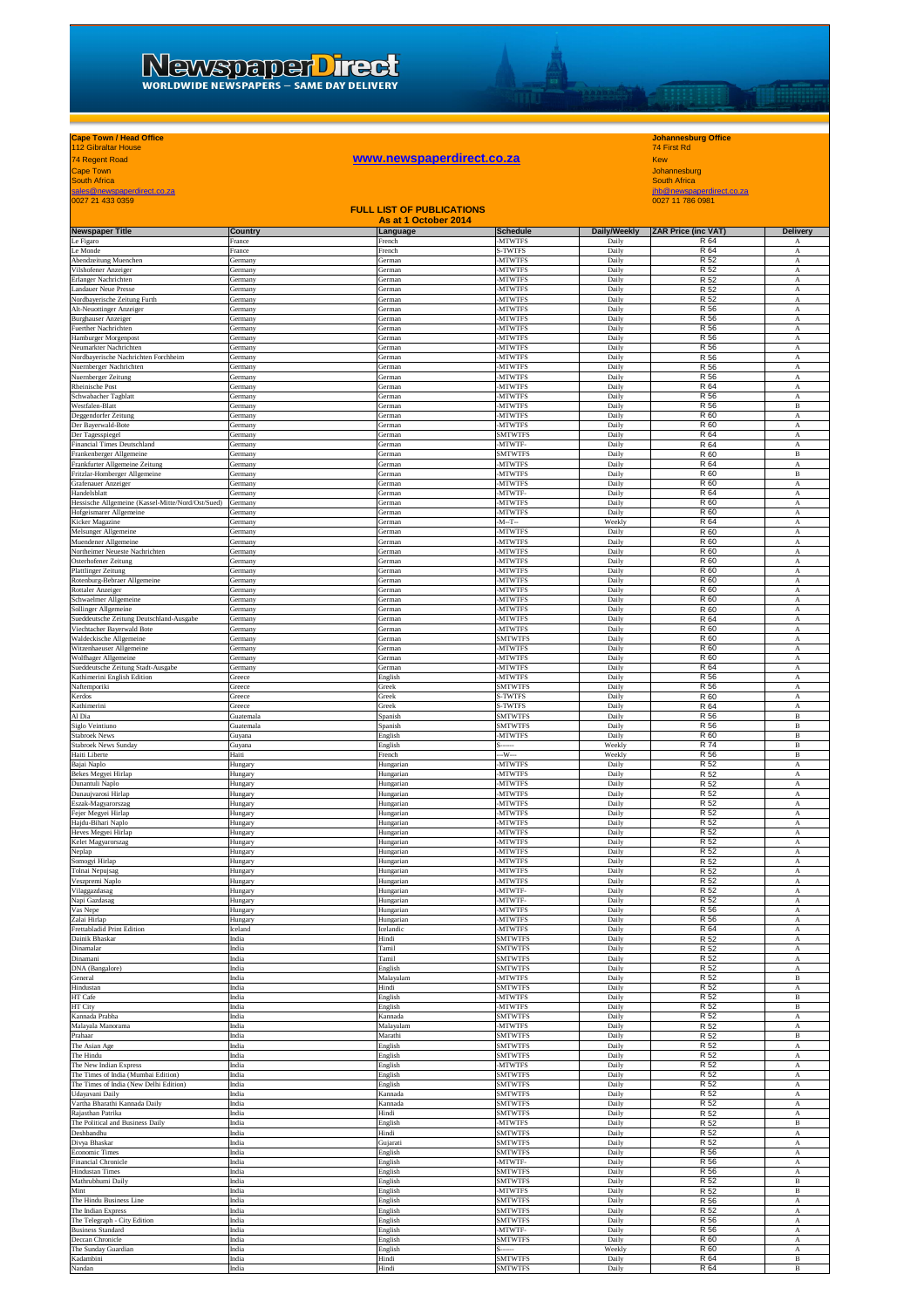## **Cape Town / Head Office Johannesburg Office** 112 Gibraltar House 74 First Rd

LTURE

| 74 Regent Road                                             |                                          | www.newspaperdirect.co.za        |                                   |                       | <b>Kew</b>                          |                                                        |
|------------------------------------------------------------|------------------------------------------|----------------------------------|-----------------------------------|-----------------------|-------------------------------------|--------------------------------------------------------|
| <b>Cape Town</b><br><b>South Africa</b>                    |                                          |                                  |                                   |                       | Johannesburg<br><b>South Africa</b> |                                                        |
| sales@newspaperdirect.co.za                                |                                          |                                  |                                   |                       | ihb@newspaperdirect.co.za           |                                                        |
| 0027 21 433 0359                                           |                                          | <b>FULL LIST OF PUBLICATIONS</b> |                                   |                       | 0027 11 786 0981                    |                                                        |
|                                                            |                                          | As at 1 October 2014             |                                   |                       |                                     |                                                        |
| <b>Newspaper Title</b><br>India Today - Money Today        | Country<br>India                         | Language<br>English              | <b>Schedule</b><br><b>SMTWTFS</b> | Daily/Weekly<br>Daily | <b>ZAR Price (inc VAT)</b><br>R 70  | <b>Delivery</b><br>$_{\rm A}$                          |
| The Bali Times                                             | Indonesia                                | English                          | F.                                | Weekly                | R 52                                | $\, {\bf B}$                                           |
| <b>Bisnis Indonesia</b><br>The Jakarta Post                | Indonesia<br>Indonesia                   | Indonesian<br>English            | <b>MTWTFS</b><br>SMTWTFS          | Daily<br>Daily        | R 60<br>R 60                        | A<br>A                                                 |
| International New York Times                               | International                            | English                          | <b>MTWTFS</b>                     | Daily                 | R 52                                | $\mathbf{A}$                                           |
| Irish Independent<br>The Irish Times                       | Ireland<br>Ireland                       | English<br>English               | <b>MTWTFS</b><br>MTWTF-           | Daily<br>Daily        | R 68<br>R 68                        | А<br>А                                                 |
| Sunday Independent (Ireland)                               | Ireland                                  | English                          |                                   | Weekly                | R 82                                | А                                                      |
| The Irish Times Weekend<br>Israel Faxx                     | Ireland<br>Israel                        | English<br>English               | $-S$<br>--F-                      | Weekly<br>Weekly      | R 82<br>R 52                        | A<br>А                                                 |
| Jerusalem Post                                             | Israel                                   | English                          | <b>MTWTF</b><br><b>SMTWTFS</b>    | Daily<br>Daily        | R 56                                | А                                                      |
| Il Domani<br>Il Riformista                                 | Italy<br>Italy                           | Italian<br>Italian               | S-TWTFS                           | Daily                 | R 52<br>R 52                        | $\mathbf B$<br>$\boldsymbol{A}$                        |
| L Tempo - Abruzzo                                          | Italy                                    | Italian                          | <b>SMTWTFS</b>                    | Daily                 | R 52                                | $_{\rm A}$                                             |
| IL Tempo - Lazio<br>IL Tempo - Nazionale                   | Italy<br>Italy                           | Italian<br>Italian               | <b>SMTWTFS</b><br><b>SMTWTFS</b>  | Daily<br>Daily        | R 52<br>R 52                        | $_{\rm A}$<br>$\boldsymbol{\mathrm{A}}$                |
| L Tempo - Roma                                             | Italy                                    | Italian                          | SMTWTFS                           | Daily                 | R 52                                | A                                                      |
| Tuttosport<br>Corriere dello Sport                         | Italy<br>Italy                           | Italian<br>Italian               | <b>SMTWTFS</b><br><b>SMTWTFS</b>  | Daily<br>Daily        | R 56<br>R 56                        | $\boldsymbol{\mathrm{A}}$<br>$_{\rm A}$                |
| .a Gazzetta dello Sport                                    | Italy                                    | Italian                          | <b>SMTWTFS</b>                    | Daily                 | R 56                                | A                                                      |
| La Repubblica<br>libero                                    | Italy<br>Italy                           | Italian<br>Italian               | <b>SMTWTFS</b><br>-TWTFS          | Daily<br>Daily        | R 56<br>R 60                        | A<br>A                                                 |
| Corriere della Sera                                        | Italy                                    | Italian                          | <b>SMTWTFS</b>                    | Daily                 | R 64                                | $_{\rm A}$                                             |
| Il Sole 24 Ore<br>Mainichi Shougakusei Shimbun             | Italy<br>Japan                           | Italian<br>Japanese              | <b>SMTWTFS</b><br><b>SMTWTFS</b>  | Daily<br>Daily        | R 68<br>R 52                        | $_{\rm A}$<br>$\boldsymbol{A}$                         |
| Hochi Shimbun                                              | Japan                                    | Japanese                         | <b>SMTWTFS</b>                    | Daily                 | R 56                                | $\boldsymbol{A}$                                       |
| Mainichi RT<br>Mainichi Shimbun                            | Japan<br>Japan                           | Japanese                         | S-TWTFS<br><b>SMTWTFS</b>         | Daily<br>Daily        | R 56<br>R 56                        | A<br>A                                                 |
| The Japan Times                                            | Japan                                    | Japanese<br>English              | <b>SMTWTFS</b>                    | Daily                 | R 56                                | A                                                      |
| Yomiuri Shimbun                                            | Japan                                    | Japanese                         | <b>SMTWTFS</b>                    | Daily                 | R 56                                | $\overline{A}$                                         |
| Al Ghad<br>JoongAng Daily                                  | Jordan<br>Korea, Republic Of             | Arabic<br>English                | <b>SMTWTFS</b><br>-MTWTFS         | Daily<br>Daily        | R 64<br>R 52                        | A<br>A                                                 |
| Ilgan Sports                                               | Corea, Republic Of                       | Korean                           | <b>MTWTFS</b>                     | Daily                 | R 52                                | A                                                      |
| JoongAng Ilbo<br>Dong-A Ilbo                               | Korea, Republic Of<br>Korea, Republic Of | Korean<br>Korean                 | MTWTF-<br><b>MTWTFS</b>           | Daily<br>Daily        | R 64<br>R 56                        | A<br>A                                                 |
| Maeil Business Newspaper                                   | Korea, Republic Of                       | Korean                           | <b>MTWTFS</b>                     | Daily                 | R 64                                | А                                                      |
| Al Qabas<br>Al Watan                                       | Kuwait<br>Kuwait                         | Arabic<br>Arabic                 | <b>SMTWTFS</b><br><b>SMTWTFS</b>  | Daily<br>Daily        | R 60<br>R 60                        | $\mathbf{A}$<br>$\boldsymbol{A}$                       |
| Al Watan Daily                                             | Kuwait                                   | English                          | <b>SMTWTFS</b>                    | Daily                 | R 60                                | А                                                      |
| Arab Times<br>Diena                                        | Kuwait<br>Latvia                         | English<br>Latvian               | <b>SMTWTFS</b><br><b>MTWTFS</b>   | Daily<br>Daily        | R 60<br>R 52                        | $\boldsymbol{\mathrm{A}}$<br>$\boldsymbol{\mathrm{A}}$ |
| Al-Mustaqbal                                               | Lebanon                                  | Arabic                           | <b>MTWTFS</b>                     | Daily                 | R 52                                | $\mathbf{A}$                                           |
| As-Safir                                                   | Lebanon                                  | Arabic                           | <b>SMTWTFS</b>                    | Daily                 | R 52                                | $_{\rm A}$                                             |
| Liechtensteiner Volksblatt<br>Lietuvos Rytas               | Liechtenstein<br>Lithuania               | German<br>Lithuanian             | -MTWTFS<br><b>MTWTFS</b>          | Daily<br>Daily        | R 56<br>R 56                        | А<br>А                                                 |
| Luxemburger Wort                                           | <b>uxembourg</b>                         | German                           | <b>MTWTFS</b>                     | Daily                 | R 64                                | А                                                      |
| Utusan Malaysia<br>The Borneo Post                         | Malaysia<br>Malaysia                     | Malay<br>English                 | <b>MTWTFS</b><br><b>SMTWTFS</b>   | Daily<br>Daily        | R 64<br>R 68                        | А<br>$\, {\bf B}$                                      |
| The Star Malaysia                                          | Malaysia                                 | English                          | <b>SMTWTFS</b>                    | Daily                 | <b>R</b> 74                         | $_{\rm A}$                                             |
| Malta Independent<br>The Times of Malta                    | Malta<br>Malta                           | English<br>English               | <b>SMTWTFS</b><br><b>MTWTFS</b>   | Daily<br>Daily        | R 64<br>R 64                        | $\boldsymbol{A}$<br>$\boldsymbol{A}$                   |
| The Sunday Times of Malta                                  | Malta                                    | English                          |                                   | Weekly                | R 82                                | A                                                      |
| The Independent Daily<br>e Matinal                         | Mauritius                                | English                          | <b>MTWTFS</b><br><b>MTWTFS</b>    | Daily<br>Daily        | R 52<br>R 52                        | $\, {\bf B}$<br>$\, {\bf B}$                           |
| El Financiero                                              | Mauritius<br>Mexico                      | French<br>Spanish                | MTWTF-                            | Daily                 | R 64                                | $\overline{B}$                                         |
| El Universal                                               | Mexico                                   | Spanish                          | <b>SMTWTFS</b>                    | Daily                 | R 64                                | $\, {\bf B}$                                           |
| La Jornada<br>Record (Mexico)                              | Mexico<br>Mexico                         | Spanish<br>Spanish               | <b>MTWTFS</b><br><b>SMTWTFS</b>   | Daily<br>Daily        | R 64<br>R 64                        | В<br>$\, {\bf B}$                                      |
| Vanguardia                                                 | Mexico                                   | Spanish                          | <b>SMTWTFS</b>                    | Daily                 | R 64                                | $\, {\bf B}$                                           |
| Milenio<br>Monitor                                         | Mexico<br>Montenegro                     | Spanish<br>Serbian               | <b>SMTWTFS</b><br>--F-            | Daily<br>Weekly       | R 68<br>R 64                        | в<br>А                                                 |
| Republikein                                                | Namibia                                  | Afrikaans                        | MTWTF-                            | Daily                 | R 60                                | В                                                      |
| People's Review<br>Kantipur                                | Nepal<br>Nepal                           | English<br>Nepali                | ---T--<br>SMTWTFS                 | Weekly<br>Daily       | R 52<br>R 56                        | В<br>А                                                 |
| The Kathmandu Post                                         | Nepal                                    | English                          | MTWTF-                            | Daily                 | R 56                                | $\, {\bf B}$                                           |
| The Himalayan Times<br>Annapurna Post                      | Nepal<br>Nepal                           | English<br>English               | <b>SMTWTFS</b><br><b>SMTWTFS</b>  | Daily<br>Daily        | R 56<br>R 56                        | $\, {\bf B}$<br>$\, {\bf B}$                           |
| Het Financieele Dagblad                                    | Netherlands                              | Dutch                            | <b>MTWTFS</b>                     | Daily                 | R 60                                | $\, {\bf B}$                                           |
| Nederlands Dagblad<br>NRC Handelsblad                      | Netherlands<br>Netherlands               | Dutch<br>Dutch                   | -MTWTFS<br><b>MTWTFS</b>          | Daily<br>Daily        | R 60<br>R 60                        | A<br>$\, {\bf B}$                                      |
| De Telegraaf                                               | Netherlands                              | Dutch                            | <b>MTWTFS</b>                     | Daily                 | R 64                                | А                                                      |
| The Nelson Mail                                            | New Zealand                              | English                          | <b>MTWTFS</b>                     | Daily                 | R 52                                | $_{\rm A}$                                             |
| Manawatu Standard<br>Taranaki Daily News                   | New Zealand<br>New Zealand               | English<br>English               | <b>MTWTFS</b><br><b>MTWTFS</b>    | Daily<br>Daily        | R 52<br>R 52                        | $_{\rm A}$<br>$\mathbf{A}$                             |
| The Marlborough Express                                    | New Zealand                              | English                          | -MTWTFS                           | Daily                 | R 52                                | $\boldsymbol{A}$                                       |
| The Timaru Herald<br>The Southland Times                   | New Zealand<br>New Zealand               | English<br>English               | <b>MTWTFS</b><br><b>MTWTFS</b>    | Daily<br>Daily        | R 52<br>R 56                        | $\boldsymbol{A}$<br>$_{\rm A}$                         |
| <b>Sunday News</b>                                         | New Zealand                              | English                          |                                   | Weekly                | R 64                                | $\boldsymbol{\rm A}$                                   |
| The Dominion Post Print edition<br>The Press (New Zealand) | New Zealand<br>New Zealand               | English<br>English               | <b>MTWTFS</b><br><b>MTWTFS</b>    | Daily<br>Daily        | R 64<br>R 60                        | A<br>$\boldsymbol{\rm A}$                              |
| Waikato Times                                              | New Zealand                              | English                          | <b>MTWTFS</b>                     | Daily                 | R 60                                | $\boldsymbol{A}$                                       |
| The New Zealand Herald<br>The New Zealand Herald Weekend   | New Zealand<br>New Zealand               | English<br>English               | MTWTF-<br>S                       | Daily<br>Weekly       | R 70<br>R 74                        | А<br>А                                                 |
| Havadis                                                    | Northern Cyprus                          | Turkish                          | <b>SMTWTFS</b>                    | Daily                 | R 64                                | $\boldsymbol{\rm A}$                                   |
| Kibris Gazetesi                                            | Northern Cyprus                          | Turkish                          | <b>SMTWTFS</b><br><b>MTWTFS</b>   | Daily                 | R 64<br>R 52                        | $\mathbf A$                                            |
| Laagendalsposten<br>Aftenposten                            | Norway<br>Norway                         | Norwegian<br>Norwegian           | <b>SMTWTFS</b>                    | Daily<br>Daily        | R 64                                | $\mathbf{A}$<br>$\boldsymbol{A}$                       |
| Aftenposten Evening                                        | Norway                                   | Norwegian                        | -MTWTF-                           | Daily                 | R 64                                | В                                                      |
| Fredriksstad Blad<br>Gjengangeren                          | Norway<br>Norway                         | Norwegian<br>Norwegian           | <b>MTWTFS</b><br><b>MTWTFS</b>    | Daily<br>Daily        | R 60<br>R 60                        | А<br>$\mathbf A$                                       |
| Moss Avis                                                  | Norway                                   | Norwegian                        | <b>MTWTFS</b>                     | Daily                 | R 60                                | $_{\rm A}$                                             |
| Ostlendingen<br>Sandefjords Blad                           | Norway<br>Norway                         | Norwegian<br>Norwegian           | <b>MTWTFS</b><br><b>MTWTFS</b>    | Daily<br>Daily        | R 60<br>R 60                        | $_{\rm A}$<br>$_{\rm A}$                               |
| Stavanger Aftenblad                                        | Norway                                   | Norwegian                        | -MTWTF-                           | Daily                 | R 60                                | B                                                      |
| Telen<br>Tonsbergs Blad                                    | Norway<br>Norway                         | Norwegian<br>Norwegian           | <b>MTWTFS</b><br><b>MTWTFS</b>    | Daily<br>Daily        | R 60<br>R 60                        | А<br>$\mathbf{A}$                                      |
| Dagbladet                                                  | Norway                                   | Norwegian                        | <b>SMTWTFS</b>                    | Daily                 | R 68                                | $_{\rm A}$                                             |
| Drammens Tidende<br>Haugesunds Avis                        | Norway<br>Norway                         | Norwegian                        | <b>SMTWTFS</b><br><b>MTWTFS</b>   | Daily<br>Daily        | R 64<br>R 64                        | $_{\rm A}$<br>$\mathbf{A}$                             |
| Varden                                                     | Norway                                   | Norwegian<br>Norwegian           | -MTWTFS                           | Daily                 | R 64                                | $\boldsymbol{A}$                                       |
| Verdens Gang                                               | Norway                                   | Norwegian                        | <b>SMTWTFS</b>                    | Daily                 | R 68                                | $\boldsymbol{A}$                                       |

Al Shabiba Oman Arabic SMTWT-S Daily R 52 A Oman Arabic Shurafat Oman Arabic SMT---- Daily R 52 A Times of Oman **Definition** Oman **Channel Company Company** English SMTWTFS Daily Daily R 52 A Oman Daily Observer **South States Coman** Coman **Communist Company Daily Communist Communist Communist Communist Communist Communist Communist Communist Communist Communist Communist Communist Communist Communist Communist** Oman Arabic Daily **Community Community Community Community** Arabic **Community Community Community Community Arabic** Arabic **Community Community Community Community Arabic** A National Herald Tribune **Pakistan** Pakistan **English -MTWTFS Daily Pakistan** A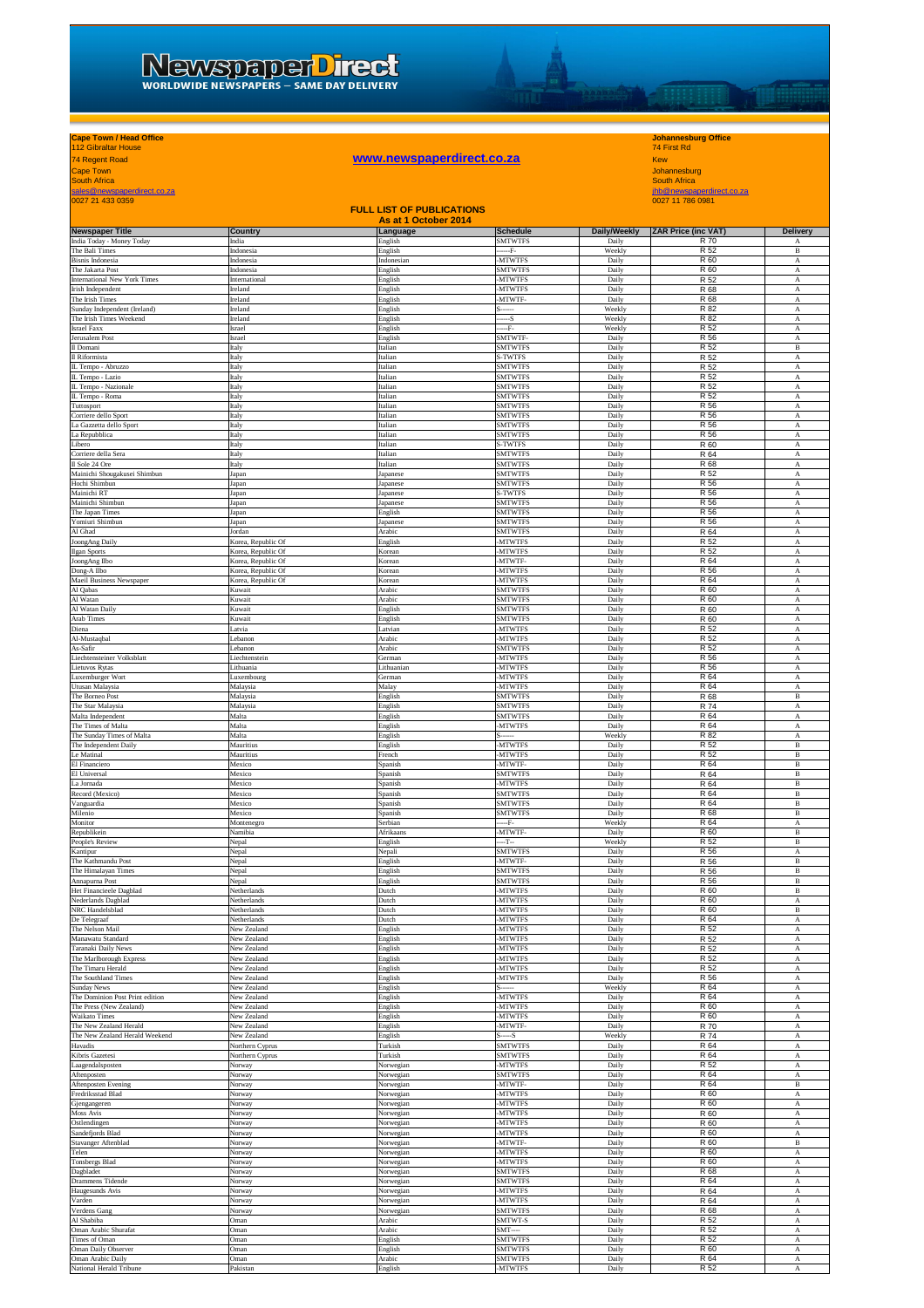## **Cape Town / Head Office Johannesburg Office** 112 Gibraltar House 74 First Rd

## **Cape Town / Head Office**<br>112 Gibraltar House 112 Gibraltar House 112 Gibraltar House 112 Gibraltar House 114 First Rd<br>24 Regent Road Kew<br>South Africa South Africa

Daudi

Cape Town Johannesburg South Africa South Africa South Africa South Africa South Africa South Africa South Africa South Africa South Africa

sales@newspaperdirect.co.za<br>0027 21 433 0359 0027 11 786 0981 0027 11 786 0981 0027 11 786 0981 0027 11 786 0981 0027 11 786 0981 0027 11 As at 1 October 2014 **Newspaper Title Country Assumed Assumed Assumed Assumed Assumed Assumed Schedule Daily/Weekly 2AR Price (inc VAT)** Delivery<br>
The Pak Banker **Pakistan Pakistan** Pakistan *English* MITWITFS Daily R 52 B **FULL LIST OF PUBLICATIONS** The Pak Banker **Reduced Banker Pakistan Banker Banker Banker Banker Banker Banker Banker Banker Banker Banker Banker Banker Banker Banker Banker Banker Banker Banker Banker Banker Banker Banker Banker Banker Banker Banker** Enterprise Pakistan English SMTWTFS Daily R 60 A Slogan Pakistan English SMTWTFS Daily R 60 A Monthly Flare **Rakistan Pakistan B** Pakistan B SMTWTFS **Pakistan B Pakistan B R 64** A Southasia Pakistan English SMTWTFS Daily R 64 A Pakistan Today Pakistan English SMTWTFS Daily R 64 A Al Hayat International Edition Pan-arab / International Arabic SMTWTFS Daily R 56 A Ultima Hora Paraguay Spanish SMTWTFS Daily R 68 B Bandera **Philippines** Philippines Tagalog SMTWTFS Bandera Daily R 52 A Bandera (Mindanao) **Philippines** Philippines **Philippines** Ragalog SMTWTFS **Philippines** A Bandera (Visayas) **Philippines** Philippines **Philippines Company Company Company Company Company Company R 52 A** Inquirer Libre Philippines Tagalog -MTWTF- Daily R 52 A Manila Times **Example 2** Philippines **Philippines** English SMTWTFS Daily Daily R 52 B Cebu Daily News **Philippines** Philippines **Philippines English SMTWTFS Philippines** A Game! Philippines English SMTWTFS Daily R 56 A Philippine Daily Inquirer **Philippines** Philippines **English SMTWTFS** Daily Daily R 56 B Banat News **Reserves** Philippines **Philippines** Cebuano Cebuano SMTWTFS Daily Daily R 56 B Pilipino Star Nganyon Philippines Filipino SMTWTFS Daily R 56 B PM Pang-Masa Philippines Filipino SMTWTFS Daily R 56 B The Phillipine Star **Example 20** Philippines **Philippines English** English SMTWTFS Daily Daily R 56 B The Freeman **Example 2** Philippines **Philippines Benefits Benefitsh SMTWTFS** Baily Daily R 56 B Sun.Star Cebu **Philippines** Philippines Filipino **Filipino** SMTWTFS Daily Daily R 56 B SuperBalita Cebu Philippines Filipino SMTWTFS Daily R 56 B olish Mandal Polish - Weekly R 52 Acta Wyborcza Duzy Format Poland Polish - M----- Weekly R 52<br>Hero (Poland --- Poland --- Poland --- Polish --- -- -- -- -- -- - -- - - - - - - Daily R 52<br>Art --- -- -- - -- - -- - -- - --Metro (Poland) Poland Polish -MTWTF- Daily R 52 A Fakt Poland Polish -MTWTFS Daily R 60 A Gazeta Wyborcza Poland Polish -MTWTFS Daily R 60 A

| Gazeta Wyborcza Sport                      |              | Polish     | -MTWTFS              | Daily          | <b>R 60</b>     |                           |
|--------------------------------------------|--------------|------------|----------------------|----------------|-----------------|---------------------------|
|                                            | Poland       | Polish     | $-M-$                | Weekly         | R 52            | $\mathbf A$               |
| Gazeta Wyborcza Telewizyjna                | Poland       | Polish     | $-F-$                | Weekly         | R 56            | $\boldsymbol{\rm A}$      |
| Gazeta Wyborcza Wysokie Obcasy             | Poland       | Polish     | --S                  | Weekly         | R 56            | $\mathbf A$               |
| Expresso                                   | Portugal     | Portuguese | --S                  | Weekly         | R 52            | A                         |
| Expresso Economia                          | Portugal     | Portugues  | $-S$                 | Weekly         | R 52            | $_{\rm A}$                |
| Expresso Actual                            | Portugal     | Portuguese | $-S$                 | Weekly         | R 56            | A                         |
|                                            |              |            | $-S$                 |                | R 56            | $\overline{A}$            |
| The Portugal News                          | Portugal     | English    |                      | Weekly         |                 |                           |
| Acoriano Oriental                          | Portugal     | Portuguese | <b>SMTWTFS</b>       | Daily          | R 64            | $_{\rm A}$                |
| Autosport (Portugal)                       | Portugal     | Portuguese | $-M$ -----           | Weekly         | R 60            | $\mathbf A$               |
| ogol <sub>O</sub>                          | Portugal     | Portuguese | <b>SMTWTFS</b>       | Daily          | R 64            | A                         |
| Publico (Lisbon / Porto Editions)          | Portugal     | Portuguese | <b>SMTWTFS</b>       | Daily          | R 64            | A                         |
| Diario de Noticias                         | Portugal     | Portugues  | <b>SMTWTFS</b>       | Daily          | R 68            | $\overline{A}$            |
| Evasoes                                    | Portugal     | Portuguese | <b>SMTWTFS</b>       | Daily          | R 64            | $\, {\bf B}$              |
| <b>Expresso Unica</b>                      | Portugal     | Portuguese | $-S$                 | Weekly         | R 64            | A                         |
|                                            |              |            | <b>SMTWTFS</b>       |                | R 68            |                           |
| Jornal de Noticias<br>Volta ao Mundo       | Portugal     | Portuguese | <b>SMTWTFS</b>       | Daily<br>Daily | R 82            | $\mathbf A$<br>B          |
|                                            | Portugal     | Portuguese |                      |                |                 |                           |
| El Nuevo Dia                               | Puerto Rico  | Spanish    | <b>MTWTFS</b>        | Daily          | R 56            | $\, {\bf B}$              |
| Primera Hora                               | Puerto Rico  | Spanish    | -MTWTFS              | Daily          | R 56            | $\, {\bf B}$              |
| Al-Sharq                                   | Qatar        | Arabic     | <b>SMTWTFS</b>       | Daily          | R 60            | $_{\rm A}$                |
| Bihari Naplo                               | Romania      | Hungariar  | -MTWTFS              | Daily          | R 52            | A                         |
| Pro Sport                                  | Romania      | Romanian   | <b>SMTWTFS</b>       | Daily          | R 52            | $\overline{A}$            |
| Ziarul Financiar                           | Romania      | Romanian   | -MTWTF-              | Daily          | R 52            | A                         |
| Gazeta Sporturilor                         | Romania      | Romanian   | <b>SMTWTFS</b>       | Daily          | R 56            | $\overline{A}$            |
|                                            |              |            |                      |                | R 60            |                           |
| <b>Business Magazin (Romania)</b>          | Romania      | Romanian   | $-T-$                | Weekly         |                 | A                         |
| Argumenty I Facty (Regular)                | Russia       | Russian    | $-W-$                | Weekly         | R 52            | A                         |
| Chelyabinskiy Rabochiy                     | Russia       | Russian    | -TWTFS               | Daily          | R 52            | $\overline{A}$            |
| Cultura                                    | Russia       | Russian    | $-T$ --              | Weekly         | R 52            | $\boldsymbol{A}$          |
| Ex Libris NG                               | Russia       | Russian    | --T--                | Weekly         | R 52            | $_{\rm A}$                |
| Finansovaya Gazeta                         | Russia       | Russian    | $-T-$                | Weekly         | R 52            | $\mathbf A$               |
| Finansovaya Gazeta Regional edition        | Russia       | Russian    | $-T$                 | Weekly         | R 52            | $\boldsymbol{\rm A}$      |
| Gudok                                      | Russia       | Russian    | MTWTF-               | Daily          | R 52            | $\mathbf A$               |
|                                            |              |            |                      |                | R 52            |                           |
| Izvestia MLG                               | Russia       | Russian    | -MTWTFS              | Daily          |                 | $_{\rm A}$                |
| Izvestiia                                  | Russia       | Russian    | -MTWTF               | Daily          | R 52            | $\overline{A}$            |
| Komsomolskaya Pravda                       | Russia       | Russian    | -MTW-FS              | Daily          | R 52            | A                         |
| Moscovskaya Pravda                         | Russia       | Russian    | -MTWTFS              | Daily          | R 52            | $\overline{A}$            |
| Moscow Times                               | Russia       | English    | -MTWTF-              | Daily          | R 52            | $_{\rm A}$                |
| Moskovski Komsomolets                      | Russia       | Russian    | <b>MTWTFS</b>        | Daily          | R 52            | $\mathbf{A}$              |
| Moskovskie Novosti                         | Russia       | Russian    | <b>SMTWTFS</b>       | Daily          | R 52            | A                         |
| Nezavisimaya Gazeta                        | Russia       | Russian    | -MTWTF               | Daily          | R 52            | $\overline{A}$            |
|                                            |              |            | $-F$                 | Weekly         | R 52            | $\mathbf{A}$              |
| Nezavisimoye Voennoye Obozreniye           | Russia       | Russian    |                      |                |                 |                           |
| Novaya Gazeta                              | Russia       | Russian    | $-M-T-$              | Weekly         | R 52            | $\boldsymbol{A}$          |
| Ohotnichja Gazeta                          | Russia       | Russian    | $-W-$                | Weekly         | R 52            | $_{\rm A}$                |
| Parlamentskaya Gazeta                      | Russia       | Russian    | $-T-$                | Weekly         | R 52            | $_{\rm A}$                |
| Pravda of Russia                           | Russia       | Russian    | $-T-TF$              | Daily          | R 52            | $\mathbf A$               |
| <b>RBC</b> Daily                           | Russia       | Russian    | <b>MTWTF</b>         | Daily          | R 52            | $\mathbf A$               |
| Sovetskaya Rossiya                         | Russia       | Russian    | $-T-T-S$             | Daily          | R 52            | $_{\rm A}$                |
|                                            |              | Russian    | -MTWTFS              | Daily          | R 52            | $\overline{A}$            |
|                                            |              |            |                      |                |                 |                           |
| Sport-Express                              | Russia       |            |                      |                |                 |                           |
| Svet                                       | Russia       | Russian    | <b>SMTWTFS</b>       | Daily          | R 52            | $_{\rm A}$                |
| Tvoy Den                                   | Russia       | Russian    | -MTWTFS              | Daily          | R 52            | $\, {\bf B}$              |
| Vedomosti                                  | Russia       | Russian    | -MTWTF-              | Daily          | R 52            | $_{\rm A}$                |
| Kommersant                                 | Russia       | Russian    | <b>MTWTFS</b>        | Daily          | R 52            | $\mathbf{A}$              |
| Jralskiy Rabochiy                          | Russia       | Russian    | -TWTFS               | Daily          | R 52            | A                         |
| Vecherniy Ekaterinburg                     | Russia       | Russian    | -TWTFS               | Daily          | R 52            | A                         |
|                                            |              | Russian    | $-W-$                | Weekly         | R 52            | $\mathbf{A}$              |
| Argumenty I Facty (Full)                   | Russia       |            |                      |                |                 |                           |
| <b>Izvestia Moscow Edition</b>             | Russia       | Russian    | -MTWTF-              | Daily          | R 56            | $\boldsymbol{A}$          |
| Komsomolskaya Pravda Moscow Edition        | Russia       | Russian    | -MTWTFS              | Daily          | R 56            | $_{\rm A}$                |
| Komsomolskaya Pravda Weekly                | Russia       | Russian    | --T--                | Weekly         | R 52            | $_{\rm A}$                |
| The Expert Kazakhstan                      | Russia       | Russian    | $M-$                 | Weekly         | R 52            | $\mathbf A$               |
| Tribuna                                    | Russia       | Russian    | $-T$                 | Weekly         | R 52            | A                         |
| Trud                                       | Russia       | Russian    | -TW-FS               | Daily          | R 56            | $\boldsymbol{\mathrm{A}}$ |
| Trud-7                                     | Russia       | Russian    | -т.                  | Weekly         | R 52            | $\overline{A}$            |
|                                            | Russia       | Russian    | -MTWTFS              | Daily          | R 56            | $\, {\bf B}$              |
| Sovetskiy Sport                            |              | Russian    |                      |                |                 |                           |
| The Company                                | Russia       |            | $-M -$<br>$-M$ ----- | Weekly         | R 56            | $\mathbf A$               |
| The Expert Siberia                         | Russia       | Russian    |                      | Weekly         | R 56            | A                         |
| Itogy                                      | Russia       | Russian    | $-M$ -----           | Weekly         | R 64            | $\mathbf B$               |
| Kommersant Dengi                           | Russia       | Russian    | -M--                 | Weekly         | R 60            | A                         |
| Kommersant Vlast                           | Russia       | English    | -M--                 | Weekly         | R 60            | А                         |
| Kommersant Weekend                         | Russia       | Russian    | F.                   | Weekly         | R 60            | $\overline{A}$            |
| Komsomolskaya Pravda Weekly Moscow edition | Russia       | Russian    | $-T$ --              | Weekly         | R 60            | $\boldsymbol{A}$          |
| Profile                                    | Russia       | English    | $-M-$                | Weekly         | R 60            | $_{\rm A}$                |
|                                            | Russia       |            | $-M -$               |                | R 60            |                           |
| The Expert                                 |              | English    |                      | Weekly         |                 | $\mathbf A$               |
| Beremennost. Mama i malysh                 | Russia       | Russian    | <b>SMTWTFS</b>       | Daily          | R 82            | $\overline{A}$            |
| Al Madina                                  | Saudi Arabia | Arabic     | <b>SMTWTFS</b>       | Daily          | R <sub>52</sub> | $\mathbf A$               |
| Al Nadi Sport                              | Saudi Arabia | Arabic     | <b>SMTWTFS</b>       | Daily          | R 52            | $\mathbf A$               |
| The Saudi Gazette                          | Saudi Arabia | English    | <b>SMTWTFS</b>       | Daily          | R 60            | $\overline{A}$            |
| Al Eqtisadiah                              | Saudi Arabia | Arabic     | <b>SMTWTFS</b>       | Daily          | R 60            | $\boldsymbol{\rm A}$      |
| Al Hayat Saudi Edition                     | Saudi Arabia | Arabic     | <b>SMTWTFS</b>       | Daily          | R 60            | $\mathbf A$               |
| Al-Jazirah                                 | Saudi Arabia | Arabic     | <b>SMTWTFS</b>       | Daily          | R 60            | $\mathbf A$               |
| Alwatan (Saudi)                            | Saudi Arabia | Arabic     | <b>SMTWTFS</b>       | Daily          | R 60            | $\overline{A}$            |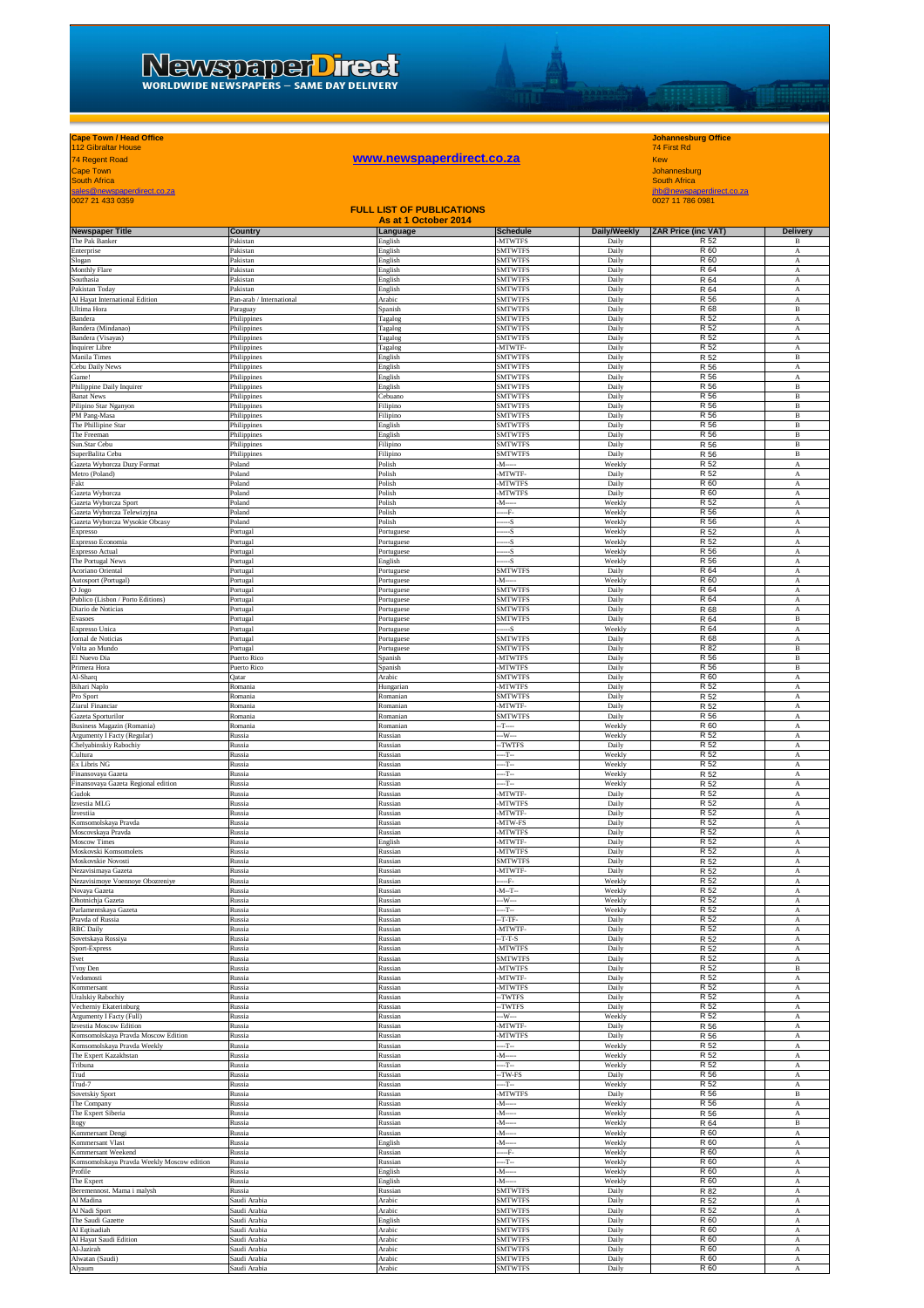# 74 Regent Road **www.newspaperdirect.co.za** Kew

## **Cape Town / Head Office Johannesburg Office** 112 Gibraltar House 74 First Rd

DATE

Cape Town Johannesburg<br>South Africa<br>sales@newspaperdirect.co.za jhb@newspaperdirect.co.za jhb@newspaperdirect.co.za jhb@newspaperdirect.co.za jhb@newspaperdirect.co.za

| 0027 21 433 0359                                        |                              | <b>FULL LIST OF PUBLICATIONS</b> |                                  |                   | 0027 11 786 0981           |                                               |
|---------------------------------------------------------|------------------------------|----------------------------------|----------------------------------|-------------------|----------------------------|-----------------------------------------------|
|                                                         |                              | As at 1 October 2014             |                                  |                   |                            |                                               |
| <b>Newspaper Title</b>                                  | Country                      | Language                         | <b>Schedule</b>                  | Daily/Weekly      | <b>ZAR Price (inc VAT)</b> | <b>Delivery</b>                               |
| Arab News<br>Arriyadiyah                                | Saudi Arabia<br>Saudi Arabia | English<br>Arabic                | <b>SMTWTFS</b><br><b>SMTWTFS</b> | Daily<br>Daily    | R 60<br>R 60               | A<br>$\mathbf A$                              |
| Asharq Al-Awsat Saudi Edition                           | Saudi Arabia                 | Arabic                           | <b>SMTWTFS</b>                   | Daily             | R 60                       | $_{\rm A}$                                    |
| Okaz<br>Al Sharq                                        | Saudi Arabia<br>Saudi Arabia | Arabic<br>Arabic                 | <b>SMTWTFS</b><br><b>SMTWTFS</b> | Daily<br>Daily    | R 64<br>R 60               | $_{\rm A}$<br>$_{\rm A}$                      |
| Al Riyadh                                               | Saudi Arabia                 | Arabic                           | <b>SMTWTFS</b>                   | Daily             | R 60                       | A                                             |
| <b>Edinburgh Evening News</b><br><b>Evening Times</b>   | Scotland, Uk<br>Scotland, Uk | English<br>English               | <b>MTWTFS</b><br><b>MTWTFS</b>   | Daily<br>Daily    | R 64<br>R 68               | $\, {\bf B}$<br>$\, {\bf B}$                  |
| The Herald                                              | Scotland, Uk                 | English                          | <b>MTWTFS</b>                    | Daily             | R 68                       | А                                             |
| The Scotsman                                            | Scotland, Uk                 | English                          | -MTWTFS                          | Daily             | R 74                       | А                                             |
| The Sunday Herald<br>Scotland on Sunday                 | Scotland, Uk<br>Scotland, Uk | English<br>English               |                                  | Weekly<br>Weekly  | R 74<br>R 82               | A<br>А                                        |
| Blic                                                    | Serbia and Montenegro        | Serbian                          | <b>SMTWTFS</b>                   | Daily             | R 60                       | $\boldsymbol{\rm A}$                          |
| Today<br>Lianhe Zaobao                                  | Singapore<br>Singapore       | English<br>Chinese               | <b>MTWTFS</b><br><b>SMTWTFS</b>  | Daily<br>Daily    | R 60<br>R 64               | А<br>$_{\rm A}$                               |
| The Business Times                                      | Singapore                    | English                          | -MTWTFS                          | Daily             | R 68                       | $_{\rm A}$                                    |
| The Straits Times                                       | Singapore                    | English                          | <b>SMTWTFS</b>                   | Daily             | R 68                       | $_{\rm A}$                                    |
| <b>SME</b><br>Uj Szo                                    | Slovakia<br>Slovakia         | Slovak<br>Slovak                 | <b>MTWTFS</b><br>-MTWTFS         | Daily<br>Daily    | R 56<br>R 56               | A<br>$\boldsymbol{\rm A}$                     |
| Pravda of Slovakia                                      | Slovakia                     | Slovak                           | <b>MTWTFS</b>                    | Daily             | R 60                       | A                                             |
| Vecer<br>Dnevnik                                        | Slovenia<br>Slovenia         | Sloveniar<br>Slovenian           | <b>MTWTFS</b><br><b>MTWTFS</b>   | Daily<br>Daily    | R 64<br>R 64               | $\boldsymbol{\rm A}$<br>А                     |
| Business Day (South Africa) Print Edition               | South Africa                 | English                          | MTWTF-                           | Daily             | R 45                       | A                                             |
| Daily Dispatch<br>The Herald (South Africa)             | South Africa<br>South Africa | English                          | <b>MTWTFS</b><br><b>MTWTFS</b>   | Daily<br>Daily    | R 45<br>R 45               | А                                             |
| The Times (South Africa)                                | South Africa                 | English<br>English               | MTWTF-                           | Daily             | R 45                       | $\mathbf A$<br>A                              |
| Volksblad                                               | South Africa                 | Afrikaans                        | <b>MTWTFS</b>                    | Daily             | R 45                       | $\mathbf A$                                   |
| Beeld<br>Die Burger                                     | South Africa<br>South Africa | Afrikaans<br>Afrikaans           | <b>MTWTFS</b><br>-MTWTFS         | Daily<br>Daily    | R 52<br>R 52               | $_{\rm A}$<br>$_{\rm A}$                      |
| The Witness                                             | South Africa                 | English                          | MTWTF-                           | Daily             | R 52                       | А                                             |
| FIN Week Afrikaans edition                              | South Africa                 | Afrikaans                        | $-T-$                            | Weekly            | R 56                       | $\boldsymbol{\mathrm{A}}$                     |
| FIN Week English Edition<br>Mail & Guardian             | South Africa<br>South Africa | English<br>English               | $-T-$<br>F.                      | Weekly<br>Weekly  | R 56<br>R 56               | $\mathbf A$<br>A                              |
| Sunday Times of Johannesburg                            | South Africa                 | English                          |                                  | Weekly            | R 56                       | $_{\rm A}$                                    |
| The Citizen<br>Financial Mail (South Africa)            | South Africa<br>South Africa | English<br>English               | -MTWTFS<br>F.                    | Daily<br>Daily    | R 56<br>R 56               | А<br>А                                        |
| The Times (South Africa)                                | South Africa                 | English                          | MTWTF-                           | Daily             | R 45                       | А                                             |
| Isolezwe                                                | South Africa                 | Zulu                             | <b>SMTWTFS</b>                   | Daily             | R 45                       | А                                             |
| Cape Argus<br>Cape Times                                | South Africa<br>South Africa | English<br>English               | MTWTF-<br>-MTWTF-                | Daily<br>Daily    | R 45<br>R 45               | $\mathbf A$<br>$_{\rm A}$                     |
| Daily Dispatch                                          | South Africa                 | English                          | -MTWTFS                          | Daily             | R 45                       | $_{\rm A}$                                    |
| Daily News                                              | South Africa                 | English                          | -MTWTF-                          | Daily             | R 45                       | А                                             |
| DFA<br>Pretoria News                                    | South Africa<br>South Africa | English<br>English               | MTWTF<br>MTWTF-                  | Daily<br>Daily    | R 45<br>R 45               | А<br>$\boldsymbol{\rm A}$                     |
| Pretoria News Weekend                                   | South Africa                 | English                          | -S-                              | Daily             | R 45                       | A                                             |
| The Star<br>The Saturday Star                           | South Africa<br>South Africa | English<br>English               | MTWTF-<br>-S                     | Daily<br>Daily    | R 45<br>R 45               | $_{\rm A}$<br>А                               |
| The Herald                                              | South Africa                 | English                          | MTWTF-                           | Daily             | R 45                       | А                                             |
| Sowetan                                                 | South Africa                 | English                          | MTWTF-                           | Daily             | R 45                       | А                                             |
| Sunday World<br>The Independent on Saturday             | South Africa<br>South Africa | English<br>English               | -S                               | Weekly<br>Weekly  | R 45<br>R 45               | А<br>$\mathbf A$                              |
| The Mercury                                             | South Africa                 | English                          | <b>MTWTF</b>                     | Daily             | R 45                       | А                                             |
| The Post<br>Weekend Witness                             | South Africa                 | English                          | -W---                            | Weekly            | R 45                       | $_{\rm A}$                                    |
| La Vanguardia                                           | South Africa<br>Spain        | English<br>Spanish               | --S<br><b>MTWTFS</b>             | Weekly<br>Daily   | R 52<br>R 60               | А<br>А                                        |
| Diario AS                                               | Spain                        | Spanish                          | <b>SMTWTFS</b>                   | Daily             | R 68                       | $\boldsymbol{\rm A}$                          |
| $\rm{ABC}$<br>El Pais                                   | Spain<br>Spain               | Spanish<br>Spanish               | <b>SMTWTFS</b><br><b>SMTWTFS</b> | Daily<br>Daily    | R 68<br>R 68               | $\mathbf A$<br>$_{\rm A}$                     |
| Mundo Deportivo                                         | Spain                        | Spanish                          | <b>SMTWTFS</b>                   | Daily             | R 64                       | $_{\rm A}$                                    |
| Alray Alaam                                             | Sudan                        | Arabic                           | <b>SMTWTFS</b>                   | Daily             | R 52                       | А                                             |
| Hekayat<br>Times of Suriname                            | Sudan<br>Suriname            | Arabic<br>Dutch                  | <b>SMTWTFS</b><br><b>MTWTFS</b>  | Daily<br>Daily    | R 52<br>R 56               | А<br>А                                        |
| Dagens Industri                                         | Sweden                       | Swedish                          | <b>MTWTFS</b>                    | Daily             | R 64                       | $\boldsymbol{\rm A}$                          |
| Dagens Nyheter<br>Goteborgs-Posten                      | Sweden<br>Sweden             | Swedish<br>Swedish               | MTWTF-<br><b>SMTWTFS</b>         | Daily<br>Daily    | R 68<br>R 74               | $_{\rm A}$<br>$_{\rm A}$                      |
| Svenska Dagbladet                                       | Sweden                       | Swedish                          | <b>SMTWTFS</b>                   | Daily             | R 70                       | $_{\rm A}$                                    |
| Sydsvenskan                                             | Sweden                       | Swedish                          | <b>SMTWTFS</b>                   | Daily             | R 70                       | А                                             |
| T<br><b>Dagens Nyheter Weekend</b><br>Tribune De Geneve | weder<br>Switzerland         | Swedisl<br>French                | <b>MTWTFS</b>                    | Weekl<br>Daily    | R 74<br>R 52               | $\mathbf A$                                   |
| 20 Minuten - Basel                                      | Switzerland                  | German                           | -MTWTF-                          | Daily             | R 52                       | A                                             |
| 20 Minuten - Luzern                                     | Switzerland                  | German                           | MTWTF-                           | Daily             | R 52                       | А                                             |
| 20 Minuten - St. Gallen<br>20 Minuten - Zurich          | Switzerland<br>Switzerland   | German<br>German                 | -MTWTF-<br>MTWTF-                | Daily<br>Daily    | R 52<br>R 52               | А<br>А                                        |
| Blick                                                   | Switzerland                  | German                           | <b>MTWTFS</b>                    | Daily             | R 52                       | А                                             |
| 24 Heures<br><b>Berner Zeitung</b>                      | Switzerland<br>Switzerland   | French<br>German                 | <b>MTWTFS</b><br><b>MTWTFS</b>   | Daily<br>Daily    | R 56<br>R 56               | $\boldsymbol{\rm A}$<br>А                     |
| Der Bund                                                | Switzerland                  | German                           | <b>MTWTFS</b>                    | Daily             | R 56                       | $_{\rm A}$                                    |
| Handelszeitung                                          | Switzerland                  | German                           | --W---                           | Weekly            | R 56                       | $_{\rm A}$                                    |
| Finanz und Wirtschaft<br>Le Matin                       | Switzerland<br>Switzerland   | German<br>French                 | $-W-S$<br><b>SMTWTFS</b>         | Biweekly<br>Daily | R 56<br>R 56               | А<br>А                                        |
| <b>Basler Zeitung</b>                                   | Switzerland                  | German                           | -MTWTFS                          | Daily             | R 64                       | А                                             |
| Tages Anzeiger<br>Neue Zurcher Zeitung Swiss Edition    | Switzerland<br>Switzerland   | German<br>German                 | <b>MTWTFS</b><br>-MTWTFS         | Daily<br>Daily    | R 64<br>R 68               | $\boldsymbol{\rm{A}}$<br>$\boldsymbol{\rm A}$ |
| Sonntagszeitung                                         | Switzerland                  | German                           |                                  | Weekly            | R 68                       | А                                             |
| Neue Zurcher Zeitung am Sonntag                         | Switzerland<br>Switzerland   | German                           |                                  | Weekly            | R 82                       | А                                             |
| Sonntags Blick<br>The China Post                        | Taiwan, Republic of China    | German<br>English                | <b>SMTWTFS</b>                   | Weekly<br>Daily   | R 82<br>R 52               | А<br>A                                        |
| Asia News                                               | Thailand                     | English                          | F-                               | Weekly            | R 56                       | А                                             |
| The Nation<br>Kom Chad Luek                             | Thailand<br>Thailand         | English<br>Thai                  | <b>SMTWTFS</b><br><b>SMTWTFS</b> | Daily<br>Daily    | R 56<br>R 60               | $_{\rm A}$<br>$_{\rm A}$                      |
| Krungthep Turakij                                       | Thailand                     | Thai                             | <b>SMTWTFS</b>                   | Daily             | R 60                       | $_{\rm A}$                                    |
| Post Today                                              | Thailand                     | Thai                             | -MTWTFS                          | Daily             | R 60                       | A                                             |
| <b>Bangkok Post</b><br>Daily News Thailand              | Thailand<br>Thailand         | English<br>Thai                  | <b>SMTWTFS</b><br><b>SMTWTFS</b> | Daily<br>Daily    | R 64<br>R 64               | А<br>$\boldsymbol{\rm A}$                     |
| <b>Bangkok Post</b>                                     | Thailand                     | English                          | <b>SMTWTFS</b>                   | Daily             | R 64                       | $_{\rm A}$                                    |
| Akdeniz Haber<br>Manavgat'in Sesi                       | Turkey                       | Turkish                          | <b>MTWTFS</b>                    | Daily             | R 52                       | А                                             |
| Milliyet                                                | Turkey<br>Turkey             | Turkish<br>Turkish               | -MTWTFS<br><b>SMTWTFS</b>        | Daily<br>Daily    | R 52<br>R 52               | В<br>А                                        |
| Radikal                                                 | Turkey                       | Turkish                          | <b>SMTWTFS</b>                   | Daily             | R 52                       | A                                             |
| Sabah                                                   | Turkey<br>Turkey             | Turkish<br><b>Turkish</b>        | <b>SMTWTFS</b><br><b>SMTWTFS</b> | Daily             | R 52<br>R 52               | А                                             |
| Turkiye<br>Vatan                                        | Turkey                       | Turkish                          | <b>SMTWTFS</b>                   | Daily<br>Daily    | R 52                       | А<br>$_{\rm A}$                               |
| Yeni Safak                                              | Turkey                       | Turkish                          | <b>SMTWTFS</b>                   | Daily             | R 52                       | $_{\rm A}$                                    |
| The Star (Turkey)<br>Hurriyet                           | Turkey<br>Turkey             | Turkish<br>Turkish               | <b>SMTWTFS</b><br><b>SMTWTFS</b> | Daily<br>Daily    | R 52<br>R 60               | $_{\rm A}$<br>А                               |
| Today's Zaman                                           | Turkey                       | English                          | <b>SMTWTFS</b>                   | Daily             | R 60                       | $\boldsymbol{\rm A}$                          |
| Zaman                                                   | Turkey                       | Turkish                          | <b>SMTWTFS</b>                   | Daily             | R 60                       | A                                             |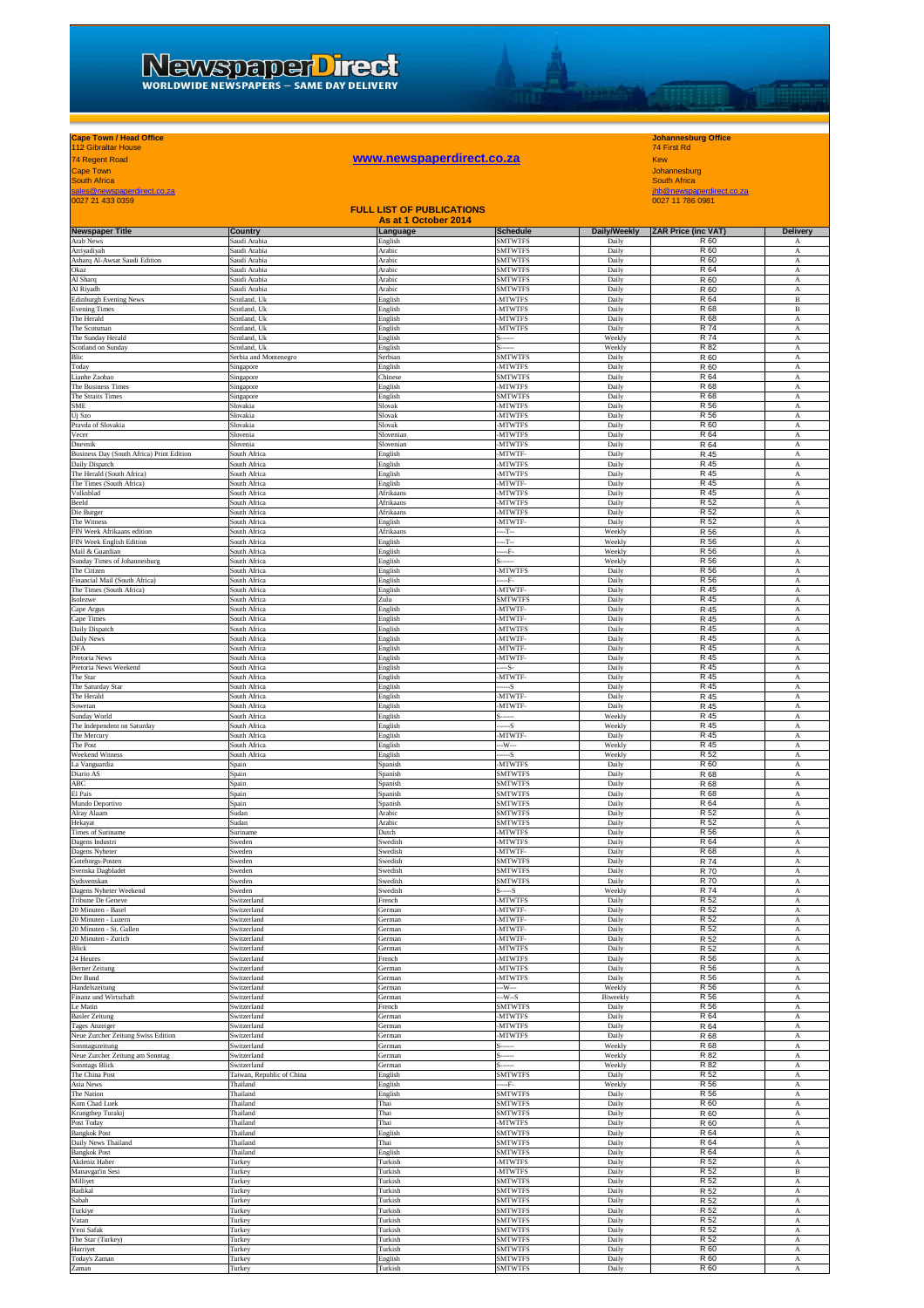## NEWSDEDET DITECT

# 74 Regent Road **www.newspaperdirect.co.za** Kew

## **Cape Town / Head Office Johannesburg Office** 112 Gibraltar House 74 First Rd

**THE REAL PROPERTY** 

Cape Town<br>South Africa<br>sales@newspaperdirect.co.za jhb@newspaperdirect.co.za jhb@newspaperdirect.co.za jhb@newspaperdirect.co.za jhb@newspaperdirect.co.za<br>0027 21 433 0359 0027 11 786 0981

| <b>PULLET 21 433 0359</b><br><b>0021 11 190 030 1</b><br><b>FULL LIST OF PUBLICATIONS</b> |                                                     |                                  |                                  |                  |                            |                              |
|-------------------------------------------------------------------------------------------|-----------------------------------------------------|----------------------------------|----------------------------------|------------------|----------------------------|------------------------------|
| <b>Newspaper Title</b>                                                                    | Country                                             | As at 1 October 2014<br>Language | <b>Schedule</b>                  | Daily/Weekly     | <b>ZAR Price (inc VAT)</b> | <b>Delivery</b>              |
| Haberturk<br>The Zimbabwean                                                               | Turkey<br>UK                                        | Turkish<br>English               | <b>SMTWTFS</b><br>--T--          | Daily<br>Weekly  | R 70<br>R 52               | А<br>$_{\rm A}$              |
| Lancashire Evening Post                                                                   | UK                                                  | English                          | <b>MTWTFS</b>                    | Daily            | R 52                       | А                            |
| Mann Jitt Weekly<br><b>Financial News</b>                                                 | UK<br>JK                                            | Punjabi<br>English               | $-T-$<br>$M$ -----               | Weekly<br>Weekly | R 52<br>R 56               | А<br>A                       |
| <b>Belfast Telegraph</b>                                                                  | UK                                                  | English                          | <b>MTWTFS</b>                    | Daily            | R 60                       | A                            |
| Birmingham Mail                                                                           | UK                                                  | English                          | <b>MTWTFS</b>                    | Daily            | R 60                       | $\, {\bf B}$                 |
| Coventry Telegraph<br><b>Edinburgh Evening News</b>                                       | UK<br>UK                                            | English<br>English               | -MTWTFS<br><b>MTWTFS</b>         | Daily<br>Daily   | R 60<br>R 60               | $_{\rm A}$<br>$\, {\bf B}$   |
| Evening Chronicle                                                                         | UK                                                  | English                          | <b>MTWTFS</b>                    | Daily            | R 60                       | А                            |
| <b>Evening Gazette</b><br>Evening Telegraph (First Edition)                               | UK<br>UK                                            | English<br>English               | <b>MTWTFS</b><br>MTWTF-          | Daily<br>Daily   | R 60<br>R 60               | A<br>$_{\rm A}$              |
| Evening Telegraph (Late Extra Edition)                                                    | UK                                                  | English                          | MTWTF-                           | Daily            | R 60                       | $\mathbf A$                  |
| Halifax Courier<br>Northants Evening Telegraph                                            | UK<br>UK                                            | English<br>English               | <b>MTWTFS</b><br>SMTWTF-         | Daily<br>Daily   | R 60<br>R 60               | A<br>A                       |
| Sunderland Echo                                                                           | JK                                                  | English                          | <b>MTWTFS</b>                    | Daily            | R 60                       | В                            |
| The Birmingham Post                                                                       | JK                                                  | English                          | MTWTF-                           | Daily            | R 60                       | A                            |
| The Jewish Chronicle<br>The Journal                                                       | UK<br>JK                                            | English<br>English               | --F-<br><b>MTWTFS</b>            | Weekly<br>Daily  | R 60<br>R 60               | A<br>А                       |
| The People                                                                                | UK                                                  | English                          |                                  | Weekly           | R 60                       | $_{\rm A}$                   |
| The Peterborough Evening Telegraph<br>The Scarborough Evening News                        | UK<br>UK                                            | English<br>English               | -MTWTFS<br>-MTWTFS               | Daily<br>Daily   | R 60<br>R 60               | A<br>A                       |
| Daily Express                                                                             | UK                                                  | English                          | MTWTF-                           | Daily            | R 68                       | A                            |
| Daily Mail (Weekday)                                                                      | UK                                                  | English                          | <b>MTWTF</b>                     | Daily            | R 68                       | A                            |
| Daily Mirror<br>Daily Record                                                              | UK<br>UK                                            | English<br>English               | <b>MTWTFS</b><br>SMTWTFS         | Daily<br>Daily   | R 68<br>R 68               | A<br>$_{\rm A}$              |
| Daily Star                                                                                | UK                                                  | English                          | -MTWTF-                          | Daily            | R 68                       | A                            |
| Daily Telegraph<br>Daily Telegraph Weekend Editions                                       | UK<br>UK                                            | English<br>English               | MTWTF-<br>$ S$                   | Daily<br>Weekly  | R 75<br>R 82               | А<br>А                       |
| <b>Financial Times Europe</b>                                                             | UK                                                  | English                          | <b>MTWTFS</b>                    | Daily            | R 68                       | A                            |
| Financial Times UK<br>London Evening Standard (West End Final A)                          | UK                                                  | English<br>English               | <b>MTWTFS</b><br>-MTWTF-         | Daily<br>Daily   | R 68<br>R 64               | A<br>$\, {\bf B}$            |
| London Evening Standard (West End Final B)                                                | UK<br>UK                                            | English                          | -MTWTF-                          | Daily            | R 64                       | В                            |
| The Guardian                                                                              | UK                                                  | English                          | <b>MTWTFS</b>                    | Daily            | R 68                       | A                            |
| The Guardian Weekly<br>The Herald                                                         | UK<br>UK                                            | English<br>English               | F-<br><b>MTWTFS</b>              | Daily<br>Daily   | R 68<br>R 64               | B<br>А                       |
| The Independent                                                                           | UK                                                  | English                          | <b>SMTWTFS</b>                   | Daily            | R 68                       | A                            |
| The Sun<br>The Times                                                                      | UK<br>UK                                            | English<br>English               | <b>MTWTFS</b><br>MTWTF-          | Daily<br>Daily   | R 68<br>R 68               | $\mathbf A$<br>A             |
| The Observer                                                                              | UK                                                  | English                          |                                  | Weekly           | R 82                       | $_{\rm A}$                   |
| The Scotsman                                                                              | JK                                                  | English                          | <b>MTWTFS</b><br><b>MTWTFS</b>   | Daily            | R 70<br>R 70               | А                            |
| <b>Yorkshire Evening Post</b><br><b>Yorkshire Post</b>                                    | JK<br>JK                                            | English<br>English               | <b>MTWTFS</b>                    | Daily<br>Daily   | R 70                       | А<br>А                       |
| Daily Star Weekend                                                                        | JK                                                  | English                          | --S                              | Weekly           | R 82                       | A                            |
| Racing Post<br>Sunday Mirror                                                              | UK<br>UK                                            | English<br>English               | <b>SMTWTFS</b><br>               | Daily<br>Weekly  | <b>R74</b><br>R 82         | $_{\rm A}$<br>A              |
| Daily Express Weekend                                                                     | UK                                                  | English                          | S                                | Weekly           | R 82                       | А                            |
| Sunday Mercury<br>Sunday Sun                                                              | UK<br>UK                                            | English<br>English               |                                  | Weekly<br>Weekly | R 74<br>R 74               | $\,$ A<br>A                  |
| Daily Mail (Sat)                                                                          | UK                                                  | English                          | $-S$                             | Weekly           | R 82                       | A                            |
| Kentish Express                                                                           | UK                                                  | English                          | $-T-$                            | Weekly           | R 82                       | A                            |
| Kentish Gazette<br>Scotland on Sunday                                                     | UK<br>UK                                            | English<br>English               | $-T-$                            | Weekly<br>Weekly | R 82<br>R 82               | А<br>$_{\rm A}$              |
| The Mail on Sunday                                                                        | JK                                                  | English                          |                                  | Weekly           | R 82                       | А                            |
| The Sunday Times<br>The Times Saturday                                                    | UK<br>JK                                            | English<br>English               | --S                              | Weekly<br>Weekly | R 82<br>R 82               | $_{\rm A}$<br>A              |
| Den                                                                                       | Ukraine                                             | Russian                          | -TWTF-                           | Daily            | R 52                       | $\mathbf{A}$                 |
| The Day (Ukraine)                                                                         | Ukraine<br><b>United Arab Emirates</b>              | English                          | $-T-T-$                          | Weekly           | R 52<br>R 60               | $\mathbf{A}$                 |
| The Khaleej Times<br>AlBayan                                                              | United Arab Emirates                                | English<br>Arabic                | <b>SMTWTFS</b><br><b>SMTWTFS</b> | Daily<br>Daily   | R 64                       | $\, {\bf B}$<br>А            |
| Emarat Al Youm                                                                            | United Arab Emirates                                | Arabic                           | <b>MTWTFS</b>                    | Daily            | R 64                       | $\,$ A                       |
| <b>Gulf News</b><br>The National                                                          | Jnited Arab Emirates<br><b>United Arab Emirates</b> | English<br>English               | <b>SMTWTFS</b><br>SMTWTF-        | Daily<br>Daily   | R 64<br>R 64               | A<br>$_{\rm A}$              |
| The Virgin Islands Daily News                                                             | US Virgin Islands                                   | English                          | <b>MTWTFS</b>                    | Daily            | R 64                       | А                            |
| Dripping Springs Century-News<br>El Nuevo Herald                                          | JSA<br>JSA                                          | English<br>Spanish               | $-W-S$<br><b>MTWTFS</b>          | Weekly<br>Daily  | R 52<br>R 52               | В<br>в                       |
| Palm Beach Daily News                                                                     | JSA                                                 | English                          | <b>SMTWTFS</b>                   | Daily            | R 52                       | в                            |
| The Kyle-Buda Eagle                                                                       | JSA                                                 | English                          | $-W-$                            | Weekly           | R 52                       | $\, {\bf B}$                 |
| Wimberley View<br>The Signal                                                              | JSA<br>USA                                          | English<br>English               | -W--S<br><b>SMTWTFS</b>          | Weekly<br>Daily  | R 52<br>R 52               | в<br>$\, {\bf B}$            |
| <b>USA Today</b>                                                                          | USA                                                 | English                          | -MTWTF-                          | Daily            | R 52                       | A                            |
| Christian Science Monitor<br>Los Angeles Times Sections A & B                             | USA<br>USA                                          | English<br>English               | -MTWTF-<br><b>SMTWTFS</b>        | Daily<br>Daily   | R 52<br>R 52               | в<br>$\, {\bf B}$            |
| The Covington News                                                                        | USA                                                 | English                          | $S-W-F-$                         | Daily            | R 52                       | в                            |
| Aerotech News and Review                                                                  | <b>USA</b><br>USA                                   | English                          | --F-<br>MTWTF-                   | Weekly           | R 56<br>R 56               | $\, {\bf B}$<br>$\, {\bf B}$ |
| American Banker<br>Detroit Free Press                                                     | USA                                                 | English<br>English               | <b>MTWTFS</b>                    | Daily<br>Daily   | R 56                       | В                            |
| <b>Investor's Business Daily</b>                                                          | USA                                                 | English                          | MTWTF-                           | Daily            | R 56                       | $\, {\bf B}$                 |
| La Opinion<br>Los Angeles Times Section A                                                 | <b>JSA</b><br>USA                                   | Spanish<br>English               | <b>SMTWTFS</b><br><b>SMTWTFS</b> | Daily<br>Daily   | R 56<br>R 56               | $\, {\bf B}$<br>В            |
| Miami Herald                                                                              | USA                                                 | English                          | <b>MTWTFS</b>                    | Daily            | R 56                       | $\, {\bf B}$                 |
| Pittsburgh Post-Gazette<br>Red Eye Chicago                                                | USA<br>USA                                          | English<br>English               | <b>SMTWTFS</b><br>-MTWTF-        | Daily<br>Daily   | R 56<br>R 56               | $\, {\bf B}$<br>в            |
| Richmond Times-Dispatch                                                                   | USA                                                 | English                          | -MTWTF-                          | Daily            | R 56                       | $\, {\bf B}$                 |
| Rome News-Tribune                                                                         | USA                                                 | English                          | <b>SMTWTFS</b>                   | Daily            | R 56                       | В                            |
| San Jose Mercury News Weekend<br><b>Stars and Stripes</b>                                 | USA<br>USA                                          | English<br>English               | F.<br>SMTWTFS                    | Weekly<br>Daily  | R 56<br>R 56               | $\, {\bf B}$<br>$\, {\bf B}$ |
| The Anniston Star                                                                         | USA                                                 | English                          | <b>SMTWTFS</b>                   | Daily            | R 56                       | $\, {\bf B}$                 |
| The Columbus Dispatch<br>The Detroit News                                                 | USA<br>USA                                          | English<br>English               | <b>SMTWTFS</b><br><b>MTWTFS</b>  | Daily<br>Daily   | R 56<br>R 56               | В<br>В                       |
| The Indianapolis Star                                                                     | USA                                                 | English                          | <b>MTWTFS</b>                    | Daily            | R 56                       | $\, {\bf B}$                 |
| The Indianapolis Star Sunday<br>Washington Times Weekly                                   | USA<br>JSA                                          | English<br>English               | $M$ -----                        | Weekly<br>Weekly | R 56<br>R 56               | $\, {\bf B}$<br>$\, {\bf B}$ |
| Albuquerque Journal                                                                       | USA                                                 | English                          | <b>SMTWTFS</b>                   | Daily            | R 60                       | В                            |
| Arkansas Democrat-Gazette Weekday                                                         | USA                                                 | English                          | -MTWT--                          | Daily            | R 60                       | В                            |
| Arkansas Democrat-Gazette Weekend<br>Austin American-Statesman                            | USA<br>USA                                          | English<br>English               | $-FS$<br><b>SMTWTFS</b>          | Weekly<br>Daily  | R 60<br>R 60               | В<br>$\, {\bf B}$            |
| <b>Baltimore Sun</b>                                                                      | USA                                                 | English                          | <b>MTWTFS</b>                    | Daily            | R 60                       | В                            |
| Charlotte Observer                                                                        | USA                                                 | English                          | SMTWTFS                          | Daily            | R 60                       | $\, {\bf B}$                 |
| Chicago Tribune<br>El Diario                                                              | USA<br>USA                                          | English<br>Spanish               | SMTWTFS<br><b>SMTWTFS</b>        | Daily<br>Daily   | R 60<br>R 60               | $\, {\bf B}$<br>$\, {\bf B}$ |
| <b>Houston Chronicle</b>                                                                  | USA                                                 | English                          | <b>MTWTFS</b>                    | Daily            | R 64                       | $\, {\bf B}$                 |
| Philadelphia Inquirer<br>Pittsburgh Post-Gazette                                          | JSA<br><b>JSA</b>                                   | English<br>English               | SMTWTFS<br><b>SMTWTFS</b>        | Daily<br>Daily   | R 64<br>R 60               | В<br>$\, {\bf B}$            |
| Seattle Times                                                                             | JSA                                                 | English                          | <b>MTWTFS</b>                    | Daily            | R 60                       | В                            |
| Sunday Free Press                                                                         | USA                                                 | English                          |                                  | Weekly           | R 60                       | $\, {\bf B}$                 |
| The Courier-Journal (Louisville)                                                          | USA                                                 | English                          | <b>SMTWTFS</b>                   | Daily            | R 60                       | $\, {\bf B}$                 |